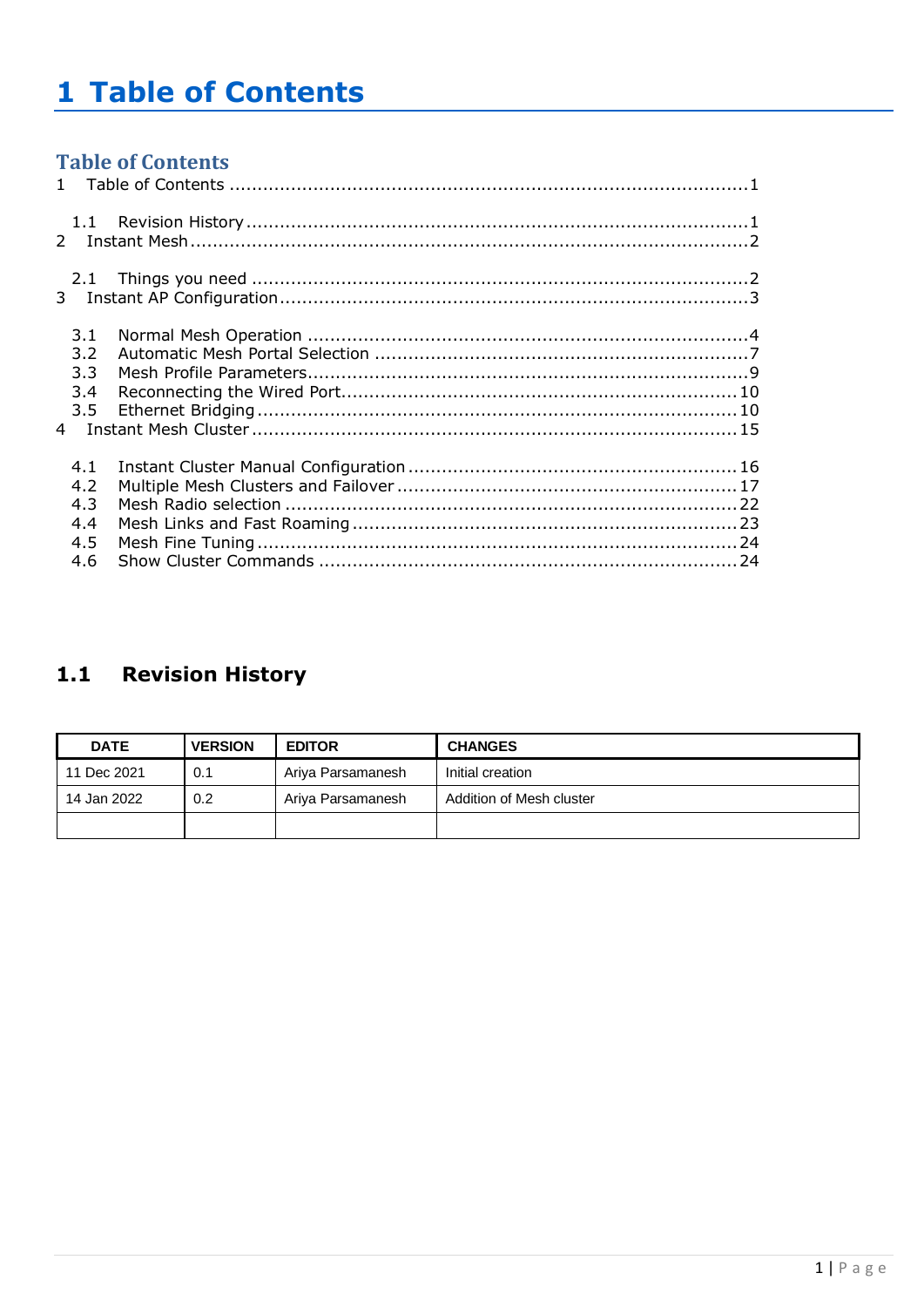# <span id="page-1-0"></span>**2 Instant Mesh**

Aruba Instant APs (IAP) uses Wi-Fi mesh technology to extend Wi-Fi coverage for outdoor/ indoor environments. Instant Mesh network must have at least one valid uplink to provide mesh functionality. This uplink can either be wired or 3G/4G connection. As soon as an IAP has a valid uplink, it functions as a Mesh Portal, and IAP without an Ethernet link functions as a Mesh Point. Now if we have 2x IAPs with valid uplink connections this makes them both Mesh Portal. There is redundancy in the mesh network, and most mesh points try to mesh directly with one of the two portals. The selection is based on the actual deployment and RF environment. But generally, this happens automatically.

Here are the new enhancements.

- Role Assignment enhancement for Mesh point, IAP will check if the Eth0 is up and operational as it sends loop detection packets. If the Eth0 is up and operational then only will the mesh point reboots and becomes a mesh portal.
- We can now have more than one mesh cluster for IAP swarm and manually configure mesh clusters and assign it to specific IAPs
- Mesh cluster for fast moving environments with fast roaming

Here is the lab set-up to demonstrating three scenarios, showing the configuration steps for setting up

1. Mesh link with the default mesh cluster and enabling E0 bridging.



- 2. Manual mesh cluster for a specific Mesh portal/point with E0 bridging.
- 3. Manual mesh cluster for a specific Mesh portal/point with E0 bridging and backup mesh cluster.

# <span id="page-1-1"></span>**2.1 Things you need**

- Aruba Instant version 8.8.0.0 or later
- 3x IAPs in an existing Instant Cluster
- A Layer three switch and some Wi-Fi and wired clients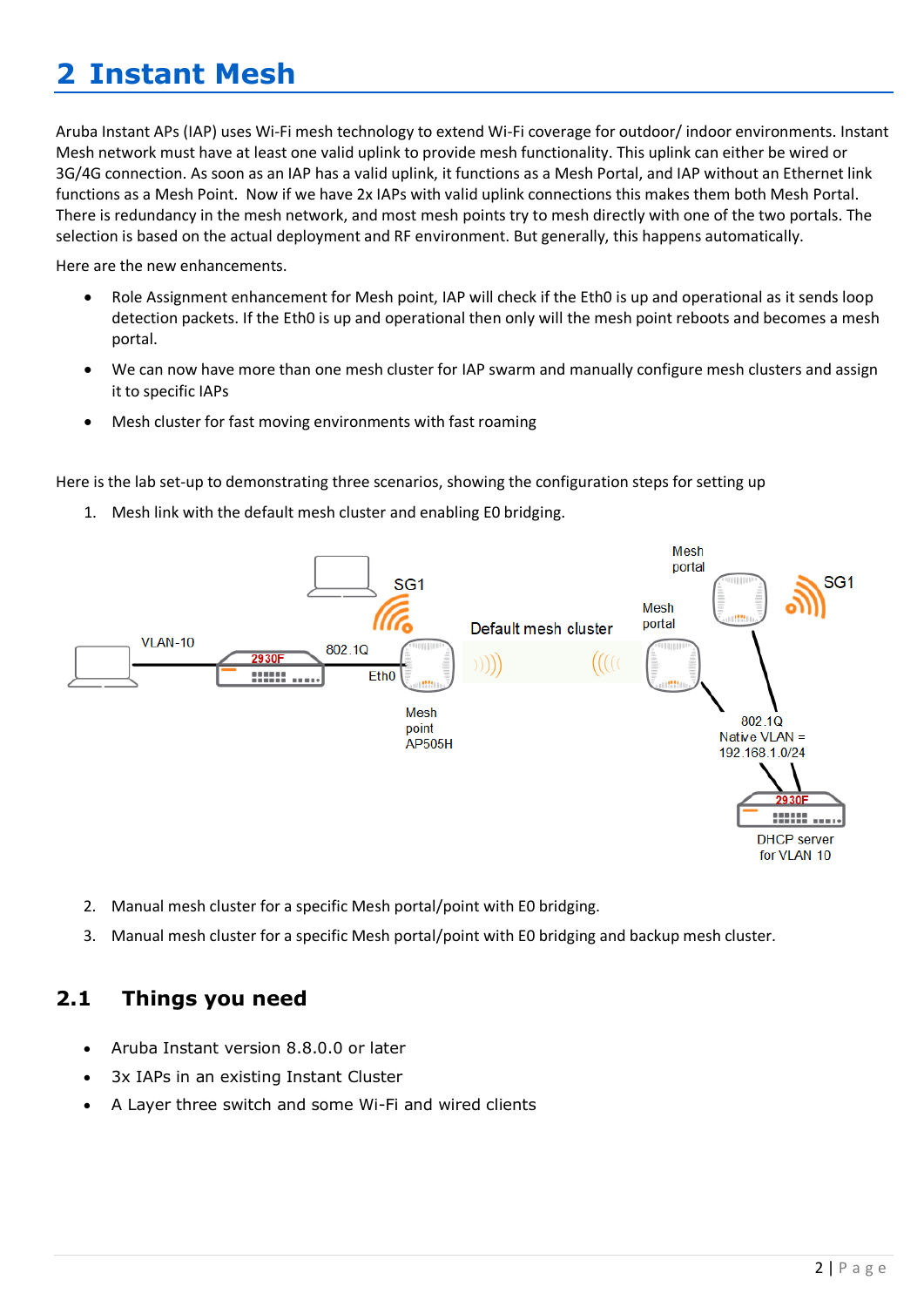# <span id="page-2-0"></span>**3 Instant AP Configuration**

As long as IAPs are part of an Instant cluster, they automatically can connect to the nearest IAP to create a wireless mesh link using their 5GHz radio as a backhaul link. The mesh operation is only supported on the IAPs with dual radios. Generally, an IAP with an active Ethernet link is a Mesh Portal and acts like a gateway between wireless mesh and the main wired LAN.

The IAP that connects to Mesh portal using its Wi-Fi radio is called Mesh Point. Then the mesh point provides wireless services to its clients like any other IAP.

In an Instant mesh network, the maximum

- Hop count is 2.
- Number of mesh points per mesh portal is 8.

On dual-radio Instant APs, the 2.4 GHz radio is always used for client traffic, while the 5 GHz radio is always used for both mesh-backhaul and client traffic. If you anticipate large number of 5G clients on the same radio that is used for mesh backhaul, it is advisable to separate it out so that the 5G radio is dedicated to the mesh backhaul. You can separate it out using zones and manual mesh cluster configuration shown later in this guide.

Here we have 3x IAPs in a cluster as shown below. At this stage both are connected to the LAN.

| VIRTUAL<br>CONTROLLER<br>aruba<br>InstantVC-Lab |  |                                         |                   |        |                |                  |         |        |                               |                |                |       | $Q$ $C$ $Q$ $Q$                   |               |         |       |                                   |              |
|-------------------------------------------------|--|-----------------------------------------|-------------------|--------|----------------|------------------|---------|--------|-------------------------------|----------------|----------------|-------|-----------------------------------|---------------|---------|-------|-----------------------------------|--------------|
| <b>India Dashboard</b>                          |  | <b>Access Points (3)</b>                |                   |        |                |                  |         |        |                               |                |                |       |                                   |               |         |       |                                   |              |
| Overview                                        |  | Name                                    | <b>IP Address</b> | Mode   | <b>Clients</b> | Type             | Channel | Power  | Radio 0<br><b>Utilization</b> | <b>Noise</b>   | <b>Channel</b> | Power | Radio $1 -$<br><b>Utilization</b> | <b>Noise</b>  | Channel | Power | Radio $2 -$<br><b>Utilization</b> | <b>Noise</b> |
| Networks                                        |  | 20:4c:03:b6:b2:5b* 192.168.1.124 access |                   |        | -5.            | 505H(indoor) 36E |         | 21 dBm | 22%                           | $-93$ dBm      |                | 9 dBm | 14%                               | $-98$ dBm     |         |       |                                   |              |
| <b>Access Points</b>                            |  | AP515-Lab1                              | 192.168.1.117     | access | $\overline{2}$ | 515(indoor) 100E |         | 21 dBm | 6%                            | $-94$ dBm $11$ |                | 9 dBm | 11%                               | $-98$ dBm $-$ |         |       |                                   |              |
| Clients                                         |  | AP505H-Lab1                             | 192.168.1.122     | access |                | 505H(indoor) 36E |         | 23 dBm | 19%                           | $-93$ dBm $11$ |                | 9 dBm | 15%                               | $-98$ dBm $-$ |         | . .   | . .                               |              |

Mesh networks requires that extended-ssid to be turned off.

```
20:4c:03:b6:b2:5b# sh swarm state
```

```
AP Swarm State : swarm config sync complete
mesh auto eth0 bridging :no
Config in flash :yes
factory SSID in flash :no
extended-ssid configured :no
extended-ssid active : no
advanced-zone configured :no
Factory default status : no
Source of system time :NTP server
Config load cnt :1
VC Channel index :1
IDS Client Gateway Detect :yes
Config Init success cnt for heartbeat : 0
Config Init success cnt for register : 0
Config Init skipping cnt for heartbeat :0
Config Init skipping cnt for register : 0
Config Init last success reason :N/A
Config Init last success time :N/A
Radio down state :0x0 / 0x0 / 0x0Thermal Protect state :None
6gHz VAP numbers :0 / 0
20:4c:03:b6:b2:5b#
```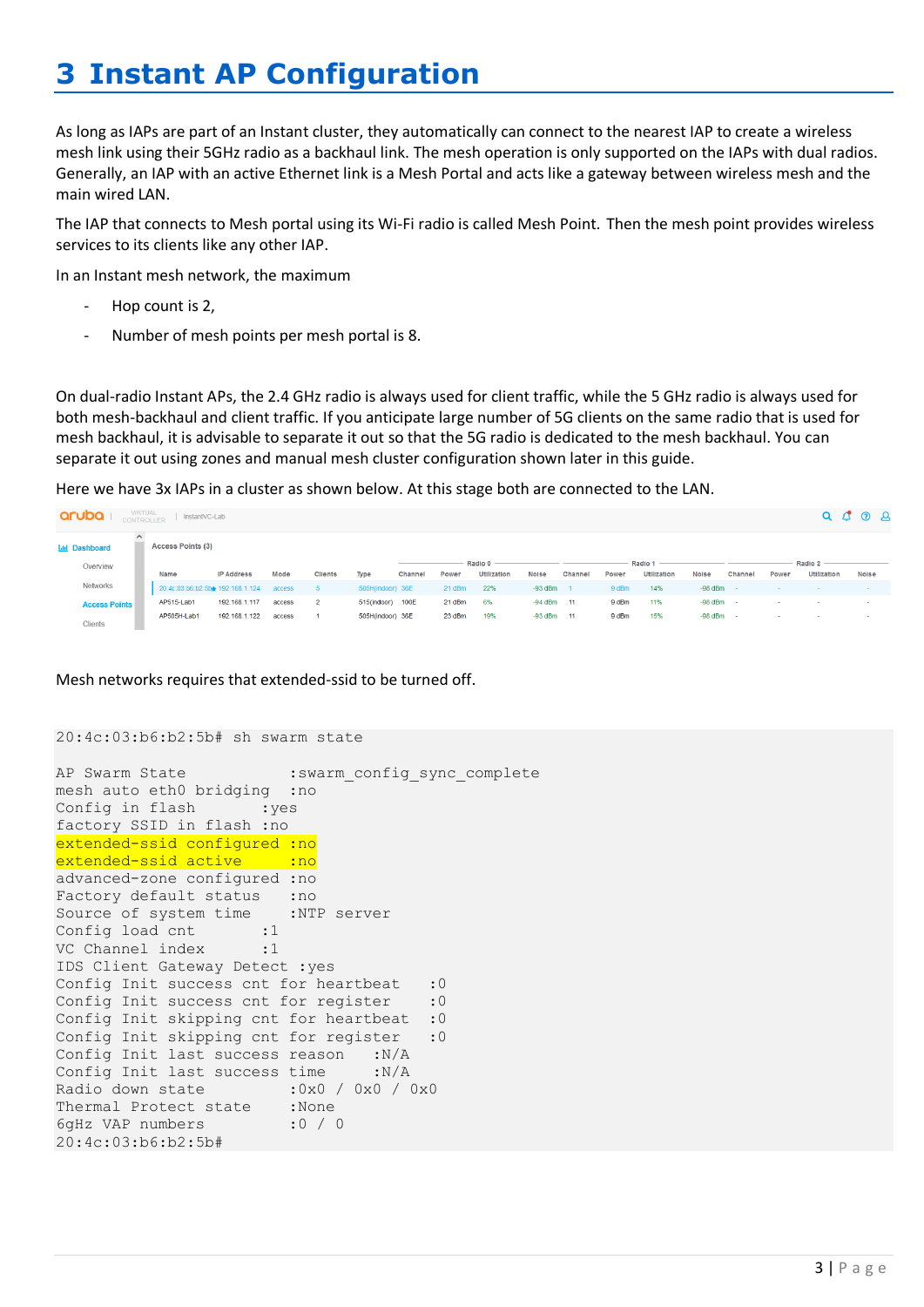### Here is where we need to disable extended SSID

|   | <b>VIRTUAL</b><br>aruba <b>1</b><br><b>CONTROLLER</b> | InstantVC                                             |  |
|---|-------------------------------------------------------|-------------------------------------------------------|--|
|   |                                                       | Glubici Scuulity<br>-                                 |  |
|   | <b>Ltd</b> Dashboard                                  | Virtual Controller network settings<br>Default $\vee$ |  |
|   | Overview                                              | $\bullet$<br>Auto join mode                           |  |
|   | <b>Networks</b>                                       | $\bigcirc$<br><b>Terminal access</b>                  |  |
|   | <b>Access Points</b>                                  | $\bigcirc$<br><b>Console access</b>                   |  |
|   | <b>Clients</b>                                        | $\Box$<br><b>Telnet server</b>                        |  |
| о | <b>Configuration</b>                                  | $\overline{\phantom{a}}$<br><b>LED display</b>        |  |
|   | <b>Networks</b>                                       | $\bigcirc$<br><b>Extended SSID</b>                    |  |
|   | <b>Access Points</b>                                  | $\mathbf{L}$<br>Deny inter user bridging              |  |
|   | <b>System</b>                                         | Deny local routing                                    |  |
|   | <b>RF</b>                                             | Dynamic CPU management<br>Automatic<br>$\checkmark$   |  |
|   | Security                                              | DHCP Option 82 XML                                    |  |
|   | <b>IDS</b>                                            | Admin<br>⋗                                            |  |
|   | Routing                                               | <b>Uplink</b><br>⋗                                    |  |
|   | Tunneling                                             | <b>L3 Mobility</b><br>⋗                               |  |
|   | <b>Services</b>                                       | <b>Monitoring</b><br>⋗                                |  |
|   | <b>DHCP Server</b>                                    | <b>WISPr</b><br>⋗                                     |  |
|   | Maintenance                                           | <b>Proxy</b><br>⋗                                     |  |
|   |                                                       | <b>Time Based Services</b><br>⋗                       |  |
|   | $\sum$ Support                                        | <b>Hide advanced options</b>                          |  |

When you make this change you need to reboot the APs for this to take effect.

## <span id="page-3-0"></span>**3.1 Normal Mesh Operation**

Now I have disconnected the AP505H-Lab1 from the LAN switch and is being powered up by an adapter. Once the IAP is rebooted they will automatically try mesh functionality since their Eth0 is not connected.

This command is executed on the Instant conductor that is Mesh portal.

```
20:4c:03:b6:b2:5b# sh ap mesh link
Neighbor list
-------------
Radio MAC AP Name Portal Channel Band Age Hops Cost Relation 
Flags RSSI Rate Tx/Rx A-Req A-Resp A-Fail HT-Details Cluster ID
----- --- ------- ------ ------- ---- --- ---- ---- ----------------- 
----- ---- ---------- ----- ------ ------ ---------- ----------
0 d0:d3:e0:b2:41:70 AP505H-Lab1 d0:d3:e0:b2:2a:91 36E 5GHz 0 1 1.00 C 7m:11s 
ELK 29 612/544 1 1 0 HE-80MHz-2ss b4afc01b0ce08dcc578432086842f21
Total count: 1, Children: 1
Relation: P = Parent; C = Child; N = Neighbor; B = Denylisted-neighbor
Flags: R = Recovery-mode; S = Sub-threshold link; D = Research backoff; F = Author failure; H = HighThroughput; V = Very High Throughput, E High efficient, L = Legacy allowed
K = Connected; U = Upgrading; G = Descendant-upgrading; Z = Config pending; Y = Assoc-resp/Auth pending
a = SAE Accepted; b = SAE Denylisted-neighbour; e = SAE Enabled; u = portal-unreachable; o = opensystem;
m = Mobility Enabled
20:4c:03:b6:b2:5b#
```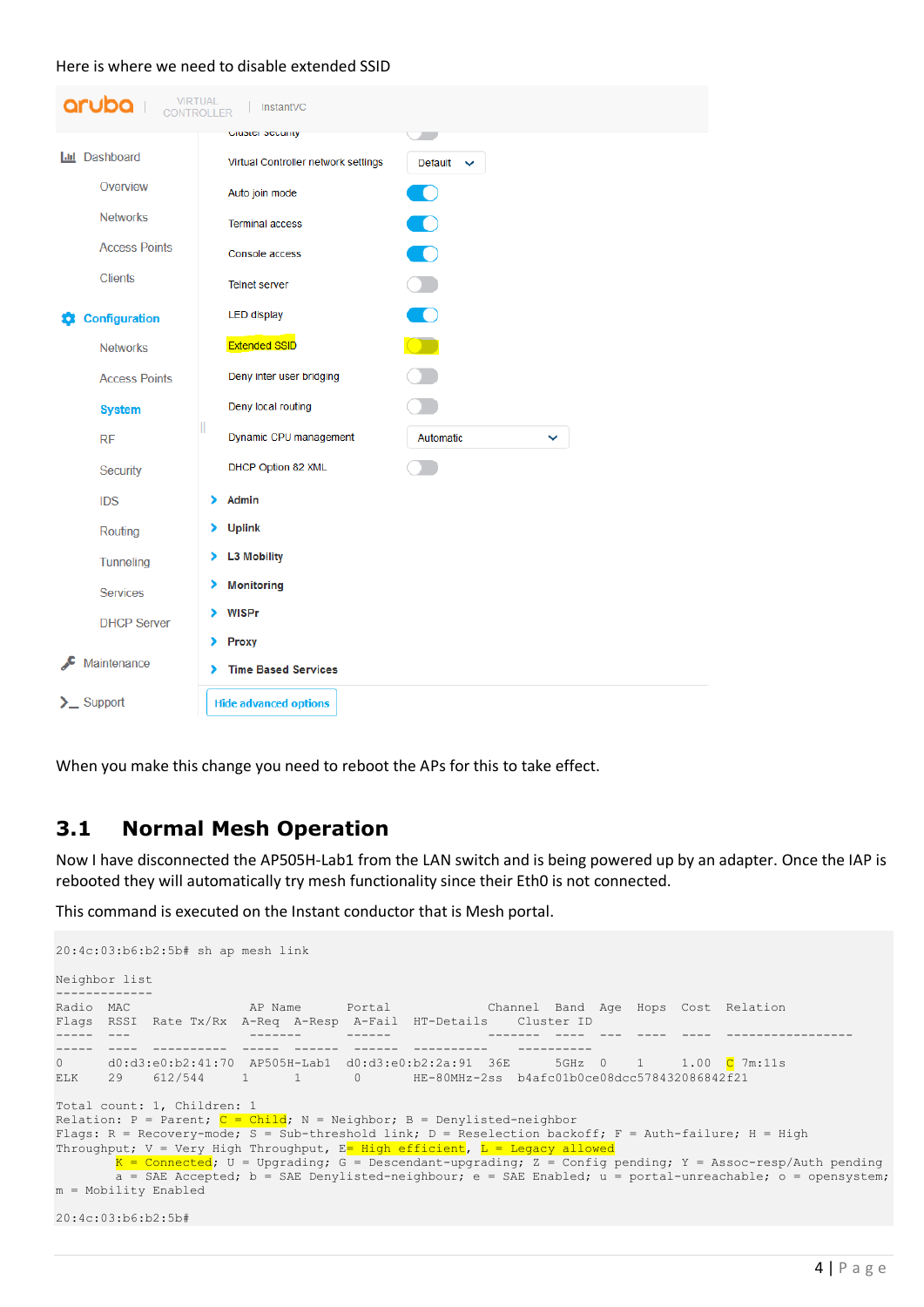### And this is the corresponding command on the Mesh Point

AP505H-Lab1# sh ap mesh link Neighbor list Radio MAC AP Name **Portal Channel Band Age Hops Cost Relation** Flags RSSI Rate Tx/Rx A-Req A-Resp A-Fail HT-Details Cluster ID ----- --- ------- ------ ------- ---- --- ---- ---- ----------------- -- --- ---- ---------- ----- ------ ------ ---------- ---------- 0 d0:d3:e0:b2:2a:91 20:4c:03:b6:b2:5b Yes 36E 5GHz 0 0 1.00 P 8m:49s ELK 28 612/612 2 1 1 HE-80MHz-2ss b4afc01b0ce08dcc578432086842f21 Total count: 1, Children: 0 Relation:  $P = Parent; C = Child; N = Neighbour; B = Denylisted-neiqhbor$ Flags: R = Recovery-mode; S = Sub-threshold link; D = Reselection backoff; F = Auth-failure; H = High Throughput; V = Very High Throughput, E= High efficient, L = Legacy allowed  $K =$  Connected;  $U =$  Upgrading;  $G =$  Descendant-upgrading;  $Z =$  Config pending;  $Y =$  Assoc-resp/Auth pending a = SAE Accepted; b = SAE Denylisted-neighbour; e = SAE Enabled; u = portal-unreachable; o = opensystem;  $m =$  Mobility Enabled

AP505H-Lab1#





### We see that the mesh link is on 5G radio. There are other mesh commands as well, like mesh cluster topology. These commands are run on the Virtual controller (VC).

20:4c:03:b6:b2:5b# sh ap mesh cluster topology Mesh Cluster name: b4afc01b0ce08dcc578432086842f21 -------------------------------------------------- Name AP Type Mesh Role IP Address and Daniel AP Radio ID Radio Mode BSSID Parent AP Path Cost Node Cost Link Cost Hop Count Rate Tx/Rx RSSI Last Update Uplink Age Children Num Children List ---- ------- --------- ---------- --------- -------- ---------- ----- --------- --------- --------- --------- --------- ---------- ---- ----------- ---------- -- ---------- ------------- AP505H-Lab1 AP-505H Point 192.168.1.122 20:4c:03:b6:b2:5b 0 MPC (AX) d0:d3:e0:b2:41:71 20:4c:03:b6:b2:5b 1 0 0 1 612/612 28 25s 10m:34s 0 - AP515-Lab1 AP-515 **Portal** 192.168.1.117 AP515-Lab1 0 MPP (AX) 9c:8c:d8:12:b3:11 - - - - - - - - - - - - - - 34s 46m:19s 0 -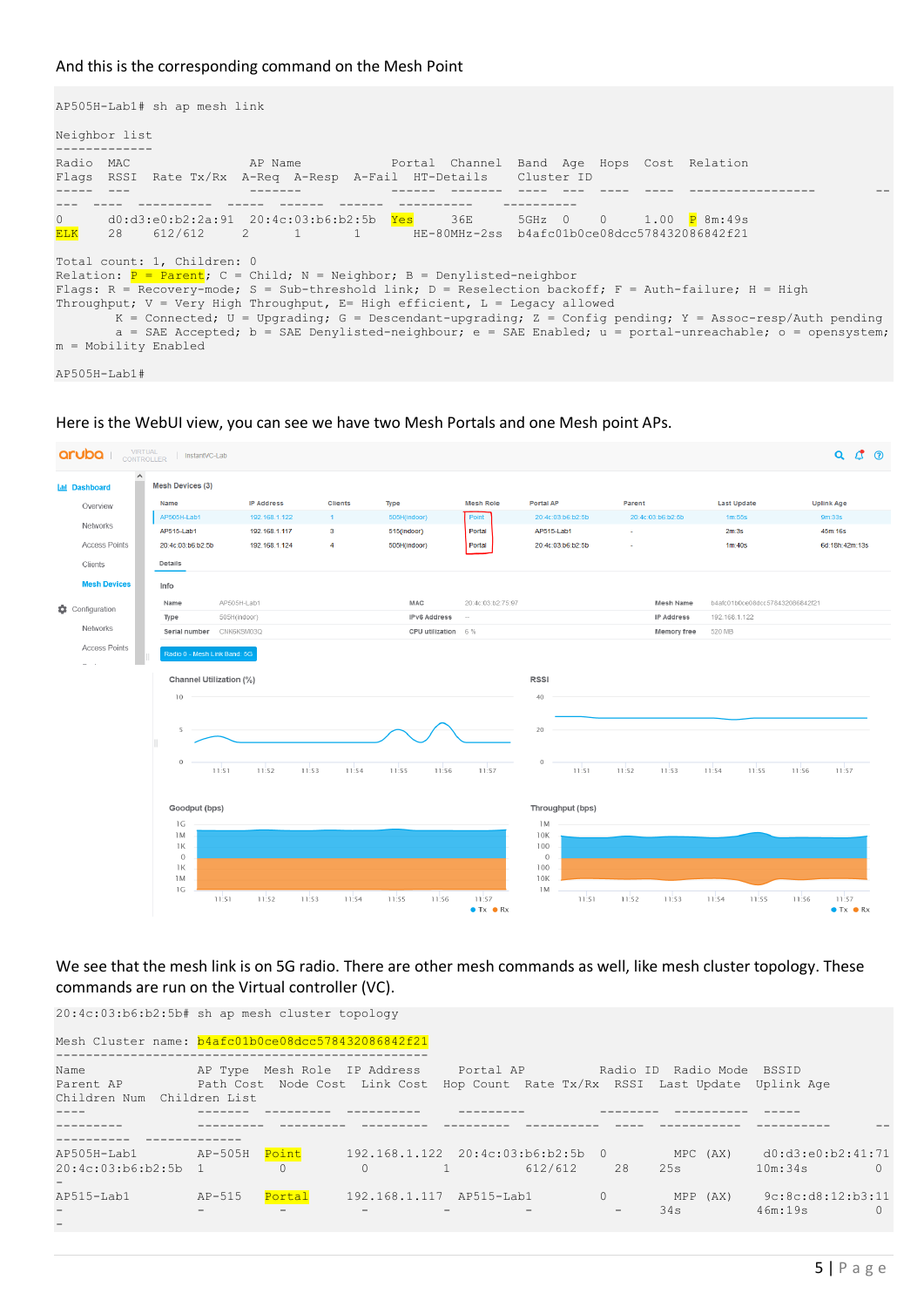```
20:4c:03:b6:b2:5b AP-505H Portal 192.168.1.124 20:4c:03:b6:b2:5b 0 MPP (AX) d0:d3:e0:b2:2a:91
                         - - - - - - - - 9s 6d:18h:43m:16s 1
AP505H-Lab1
Total APs: 3
MPP: portal's radio. MPC: point's radio with active uplink. MPA: point's radio without active uplink.
(N): 11N Enabled. (AC): 11AC Enabled. (AD): 11AD Enabled. (AX): 11AX Enabled. For Portals 'Uplink Age' equals 
uptime.
```
20:4c:03:b6:b2:5b#

### Now when we login to IAP505H-Lab1 is a member to the VC, the mesh link is up.

|                    | AP505H-Lab1# sh ap mesh link                        |                                                                                                                                                          |  |                                            |  |                                                                                                                                                                                                                                                                                                                                          |
|--------------------|-----------------------------------------------------|----------------------------------------------------------------------------------------------------------------------------------------------------------|--|--------------------------------------------|--|------------------------------------------------------------------------------------------------------------------------------------------------------------------------------------------------------------------------------------------------------------------------------------------------------------------------------------------|
| Neighbor list      |                                                     |                                                                                                                                                          |  |                                            |  |                                                                                                                                                                                                                                                                                                                                          |
| Radio MAC<br>Flaqs |                                                     | AP Name<br>RSSI Rate Tx/Rx A-Req A-Resp A-Fail HT-Details Cluster ID                                                                                     |  | Portal Channel Band Age Hops Cost Relation |  |                                                                                                                                                                                                                                                                                                                                          |
| $\circ$<br>ELK     | 29 544/612                                          | $d0: d3: e0: b2: 2a: 91$ $20: 4c: 03: b6: b2: 5b$ Yes $36E$ 5GHz 0 0 1.00 P 12m:51s                                                                      |  |                                            |  |                                                                                                                                                                                                                                                                                                                                          |
|                    | Total count: 1, Children: 0<br>m = Mobility Enabled | Relation: P = Parent; C = Child; N = Neighbor; B = Denylisted-neighbor<br>Throughput; $V = Very High Throughout, E = High efficient, L = Leqacy allowed$ |  |                                            |  | Flags: R = Recovery-mode; S = Sub-threshold link; D = Reselection backoff; F = Auth-failure; H = High<br>$K =$ Connected; U = Upgrading; G = Descendant-upgrading; Z = Config pending; Y = Assoc-resp/Auth pending<br>$a = SAE$ Accepted; $b = SAE$ Denylisted-neighbour; $e = SAE$ Enabled; $u =$ portal-unreachable; $o =$ opensystem; |

AP505H-Lab1#

Note in this case the RSSI value is 29 and A-Req/A-Resp/A-Fail columns which provide the number of association requests from clients; number of association responses from the mesh node and number of association failures.

Also note that the IP address of the IAP505H-Lab1 is from the DHCP server over the wireless backhaul.

| AP505H-Lab1# sh ip interface brief |  |  |  |                               |     |                |
|------------------------------------|--|--|--|-------------------------------|-----|----------------|
| Interface                          |  |  |  | IP Address / IP Netmask       |     | Admin Protocol |
| br0                                |  |  |  | 192.168.1.122 / 255.255.255.0 | up  | up.            |
| br0.3333                           |  |  |  | 172.31.9.1 / 255.255.255.0    | 11D | up.            |
| $AP505H-Lab1#$                     |  |  |  |                               |     |                |

#### And this Mesh point also has a wireless client that is connected on the 5GHz radio.

| AP505H-Lab1# sh clients             |                                                                                  |             |        |    |              |                                      |      |     |     |  |
|-------------------------------------|----------------------------------------------------------------------------------|-------------|--------|----|--------------|--------------------------------------|------|-----|-----|--|
| Client List                         |                                                                                  |             |        |    |              |                                      |      |     |     |  |
| Name<br>IPv6 Address                | IP Address                                                                       | MAC Address | Signal | OS | Speed (mbps) | ESSID Access Point Channel Type Role |      |     |     |  |
|                                     |                                                                                  |             |        |    |              |                                      |      |     |     |  |
| Number of Clients<br>Info timestamp | fd14:5f94:8156:2600:7c4c:b338:3091:e430 47(qood) 866(qood)<br>$\cdots$<br>:12712 |             |        |    |              |                                      | 100E | AC. | SG1 |  |
|                                     |                                                                                  |             |        |    |              |                                      |      |     |     |  |

### So, the backhaul mesh point on 5GHz radio also support client connectivity

| aruba                | VIRTUAL<br>CONTROLLER<br>$Q$ $C$<br>InstantVC-Lab        |                   |                    |                         |                 |                     |                |           |                     |                      |               |              |  |  |
|----------------------|----------------------------------------------------------|-------------------|--------------------|-------------------------|-----------------|---------------------|----------------|-----------|---------------------|----------------------|---------------|--------------|--|--|
| <b>Ind</b> Dashboard | $\wedge$<br><b>Wireless <math>(8)</math></b> Wired $(0)$ |                   |                    |                         |                 |                     |                |           |                     |                      |               |              |  |  |
| Overview             | Name                                                     | <b>IP Address</b> | <b>MAC address</b> | $\overline{\mathbf{S}}$ | <b>ESSID</b>    | <b>Access Point</b> | <b>Channel</b> | Type      | Role                | <b>IPv6 Address</b>  | <b>Signal</b> | Speed (Mbps) |  |  |
| <b>Networks</b>      | EPSON34E912                                              | 192.168.1.115     | f8:d0:27:34:e9:12  | Windows SG1             |                 | 20:4c:03:b6:b2:5b   |                | <b>GN</b> | <b>EpsonPrinter</b> | $\sim$               | 42            | 65           |  |  |
|                      | <b>VKELONX1GR</b>                                        | 192.168.1.121     | b8:9a:2a:b4:a9:6a  | <b>Win 10</b>           | SG <sub>1</sub> | 20:4c:03:b6:b2:5b   | 36E            | a-HE      | SG <sub>1</sub>     | fd14:5f94:8156:2600. | $42^{1}$      | 1134         |  |  |
| <b>Access Points</b> | DESKTOP-PJA                                              | 192.168.1.129     | d0:ab:d5:c2:06:55  | <b>Win 10</b>           | SG <sub>1</sub> | 20:4c:03:b6:b2:5b   | 36E            | AC        | SG <sub>1</sub>     | fd14:5f94:8156:2600  | - 63          | 866          |  |  |
| <b>Clients</b>       | Mariana-ENVY                                             | 192.168.1.127     | 18:56:80:16:c3:d5  | <b>Win 10</b>           | SG <sub>1</sub> | AP505H-Lab1         | 36E            | AC.       | SG <sub>1</sub>     | fd14:5f94:8156:2600. | 41            | 866          |  |  |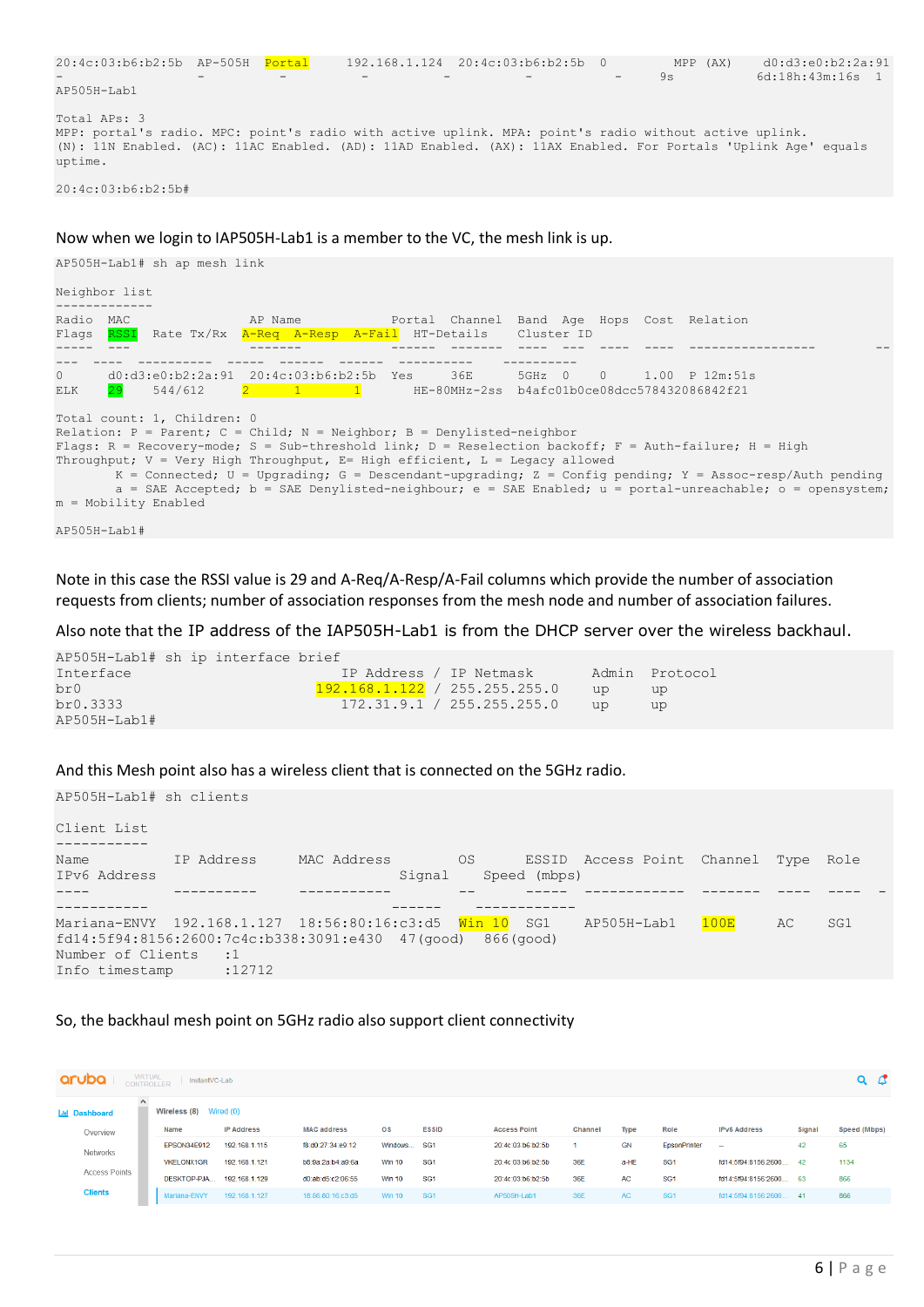## <span id="page-6-0"></span>**3.2 Automatic Mesh Portal Selection**

Instant mesh also provide automatic Mesh portal selection. In our setup since we have 2x mesh portals, the system automatically selects the better mesh portal.

Here we see that AP505H-Lab1 which is our mesh point that is connected to the VC because it has a better RSSI.

AP505H-Lab1# sh ap mesh link

```
Neighbor list
-------------
Radio MAC AP Name Portal Channel Band Age Hops Cost Relation 
Flags RSSI Rate Tx/Rx A-Req A-Resp A-Fail HT-Details Cluster ID
----- --- ------- ------ ------- ---- --- ---- ---- ----------------- --
--- ---- ---------- ----- ------ ------ ---------- ----------
0 d0:d3:e0:b2:2a:91 20:4c:03:b6:b2:5b Yes 36E 5GHz 0 0 1.00 P 15m:55s 
ELK 27 612/612 2 1 1 HE-80MHz-2ss b4afc01b0ce08dcc578432086842f21
Total count: 1, Children: 0
Relation: P = Parent; C = Child; N = Neighbour; B = Denylisted-neighborFlags: R = Recovery-mode; S = Sub-threshold link; D = Research backoff; F = Author failure; H = HighThroughput; V = Very High Throughput, E= High efficient, L = Legacy allowed
      K = Connected; U = Upgrading; G = Descendant-upgrading; Z = Config pending; Y = Assoc-resp/Auth pending
      a = SAE Accepted; b = SAE Denylisted-neighbour; e = SAE Enabled; u = portal-unreachable; o = opensystem;
m = Mobility Enabled
```
AP505H-Lab1#

#### Here is how the Mesh Point AP keeps track of the best Mesh Portal through its neighbour table

AP505H-Lab1# sh ap mesh neighbours

```
Neighbor list
-------------
Radio MAC AP Name Portal Channel Band Age Hops Cost Relation 
Flags RSSI Rate Tx/Rx A-Req A-Resp A-Fail HT-Details Cluster ID
----- --- ------- ------ ------- ---- --- ---- ---- ----------------- 
0 d0:d3:e0:b2:2a:91 20:4c:03:b6:b2:5b Yes 100E 5GHz 0 0 1.00 P 3h:30m:24s 
ELK 24 680/612 4 4 0 HE-80MHz-2ss b4afc01b0ce08dcc578432086842f21<br>0 9c:8c:d8:12:b3:11 AP515-Lab1 Yes 100E 5GHz 0 0 0.00 N 21m:30
0 9c:8c:38:12:b3:11 AP515-Lab1 Yes 100E 5GHz 0 0 0.00 N 21m:30s<br>ELK 16 - 0 0 0 HE-80MHz-4ss b4afc01b0ce08dcc578432086842f21
ELK 16 - 0 0 0 HE-80MHz-4ss b4afc01b0ce08dcc578432086842f21
Total count: 2, Children: 0
Relation: P = Parent; C = Child; N = Neighbor; B = Denylisted-neighbourFlags: R = Recovery-mode; S = Sub-threshold link; D = Reselection backoff; F = Auth-failure; H = High
Throughput; V = Very High Throughout, E= High efficient, L = Legacy allowedK = Connected; U = Upgrading; G = Descendant-upgrading; Z = Config pending; Y = Assoc-resp/Auth pending
        a = SAE Accepted; b = SAE Denylisted-neighbour; e = SAE Enabled; u = portal-unreachable; o = opensystem; 
m = Mobility Enabled
```
AP505H-Lab1#

The AP515-Lab1 has lower RSSI value and hence not been selected.

Checking the mesh counters on the mesh point shows the change record, look for previous portals.

AP505H-Lab1# sh ap mesh counters

```
Mesh Packet Counters
```

|                                    | up/down Resel. Switch Other Mgmt |       | Interface Echo Sent Echo Recv Probe Req Probe Resp Assoc Req Assoc Resp Assoc Fail Link |  |  |  |
|------------------------------------|----------------------------------|-------|-----------------------------------------------------------------------------------------|--|--|--|
|                                    |                                  |       |                                                                                         |  |  |  |
|                                    |                                  |       |                                                                                         |  |  |  |
|                                    |                                  |       | Parent 0 0 0 0 0 0 0 0 0 0                                                              |  |  |  |
| with the company of the company of |                                  |       |                                                                                         |  |  |  |
|                                    | Child 12852                      | 12920 | 71 72 (72 HT) 4 (4 HT) 4 (4 HT) 0                                                       |  |  |  |
|                                    | 0 0 143354                       |       |                                                                                         |  |  |  |

Received Packet Statistics: Total 297862, Mgmt 143964 (dropped non-mesh 0), Data 25757 (dropped unassociated 0)HT: pns=0 ans=0 pnr=72 ars=4 arr=0 anr=4

Recovery Profile Usage Counters

| Item                | Value |
|---------------------|-------|
|                     |       |
| Enter recovery mode |       |
| Exit recovery mode  |       |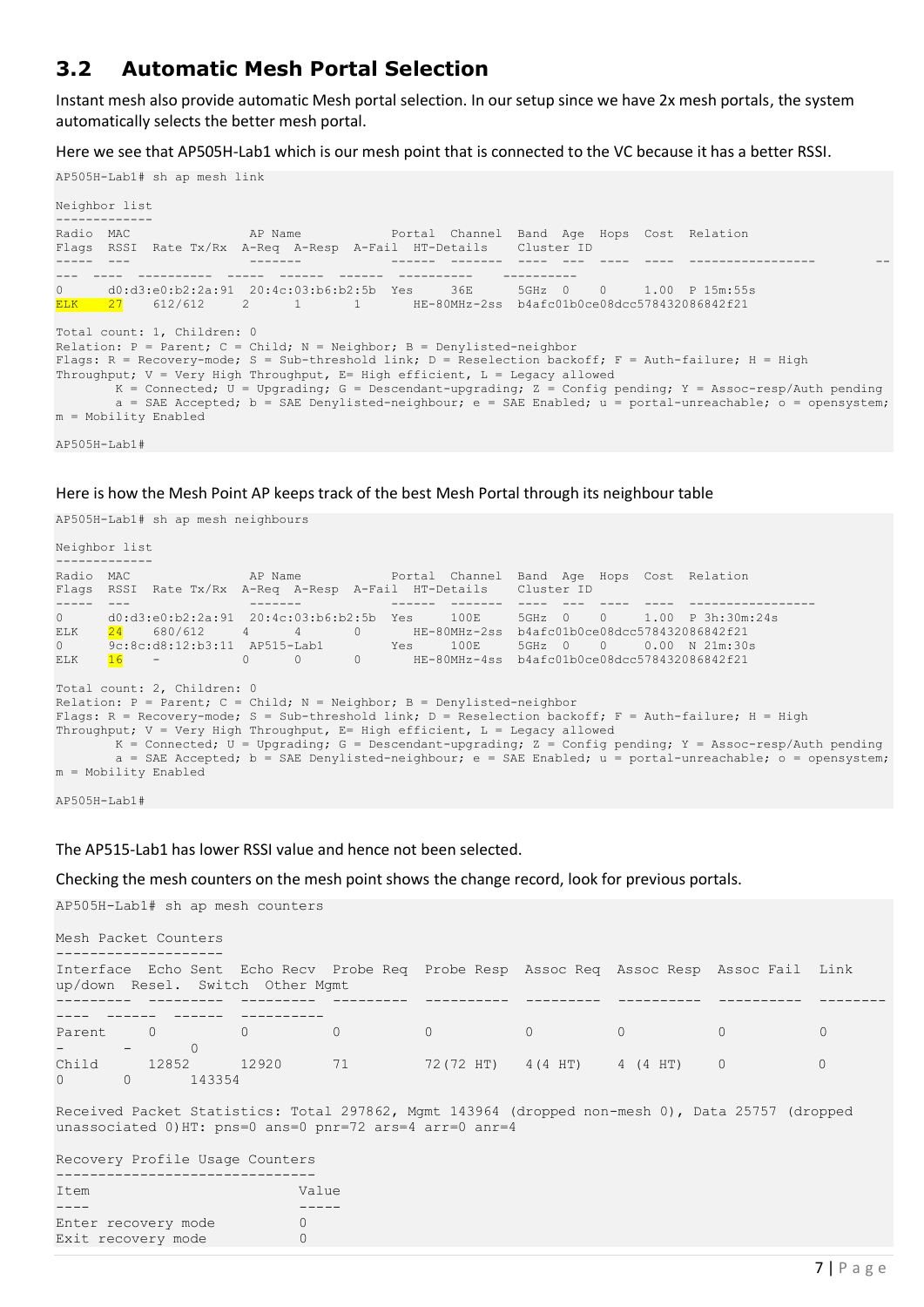Mesh loop-prevention Sequence No.:846041 Mesh timer ticks:12951

```
Change-record: HT-link renegotiation, linkdown:3h:34m:39s, linkup:3h:34m:39s, previous 
portal:d0:d3:e0:b2:2a:91, previous parent: d0:d3:e0:b2:2a:91
Scan-summary:34:1 36:s 38:1 40:s 42:1 44:s 46:1 48:0 52:0 56:0 60:s 64:s 100:1 104:s 108:s 112:s 
116:s 120:1 124:1 128:1 132:s 136:s 140:s 144:1 149:s 153:s 157:s 161:s 165:s 169:1 173:1
   scan-key: n:not-set,i:invalid,b:denylisted,s:set,<number>:probe-resp-cnt.
AP505H-Lab1#
```
#### Now we move the AP515-Lab1 to a better location to improve its RSSI.

```
AP505H-Lab1# sh ap mesh neighbours
Neighbor list
-------------
Radio MAC AP Name AP Name Portal Channel Band Age Hops Cost Relation
Flags RSSI Rate Tx/Rx A-Req A-Resp A-Fail HT-Details Cluster ID
----- --- ------- ------ ------- ---- --- ---- ---- ----------------- --
--- ---- ---------- ----- ------ ------ ---------- ----------
0 d0:d3:e0:b2:2a:91 20:4c:03:b6:b2:5b Yes 100E 5GHz 0 0 1.00 P 4h:7m:0s 
ELK  25 612/612  4  4 0 HE-80MHz-2ss b4afc01b0ce08dcc578432086842f21
0 9c:8c:d8:12:b3:11 AP515-Lab1 Yes 100E 5GHz 0 0 0.00 N 2m:8s 
ELK 32 - 0 0 0 HE-80MHz-4ss b4afc01b0ce08dcc578432086842f21
Total count: 2, Children: 0
Relation: P = Parent; C = Child; N = Neighbour; B = Denylisted-neighborFlags: R = Recovery-mode; S = Sub-threshold link; D = Reselection backoff; F = Auth-failure; H = High
Throughput; V = Very High Throughput, E= High efficient, L = Legacy allowed
      K = Connected; U = Upgrading; G = Descendant-upgrading; Z = Config pending; Y = Assoc-resp/Auth pending
       a = SAE Accepted; b = SAE Denylisted-neighbour; e = SAE Enabled; u = portal-unreachable; o = opensystem; 
m = Mobility Enabled
```

```
AP505H-Lab1#
```
But it is still connected to the first Mesh-Portal. The system tries to avoid mesh link flapping so the RSSI value of the existing Mesh Portal should be around 12 for the neighbour to be considered. We'll execute this command a few times.

```
AP505H-Lab1# sh ap mesh neighbours
Neighbor list
-------------
Radio MAC AP Name Portal Channel Band Age Hops Cost Relation
Flags RSSI Rate Tx/Rx A-Req A-Resp A-Fail HT-Details Cluster ID
----- --- ------- ------ ------- ---- --- ---- ---- ----------------- --
--- ---- ---------- ----- ------ ------ ---------- ----------
0 d0:d3:e0:b2:2a:91 20:4c:03:b6:b2:5b Yes 100E 5GHz 0 0 1.00 P 4h:24m:28s 
ELK 23 680/680 4 4 0 HE-80MHz-2ss b4afc01b0ce08dcc578432086842f21
0 9c:8c:d8:12:b3:11 AP515-Lab1 Yes 100E 5GHz 0 0 0.00 N 19m:36s 
ELK  <mark>29</mark> - 0 0 0 0 HE-80MHz-4ss b4afc01b0ce08dcc578432086842f21
Total count: 2, Children: 0
Relation: P = Parent; C = Child; N = Neighbor; B = Denylisted-neighbourFlags: R = Recovery-mode; S = Sub-threshold link; D = Reselection backoff; F = Auth-failure; H = High
Throughput; V = Very High Throughput, E= High efficient, L = Legacy allowed
      K = Connected; U = Upgrading; G = Descendant-upgrading; Z = Config pending; Y = Assoc-resp/Auth pending
      a = SAE Accepted; b = SAE Denylisted-neighbour; e = SAE Enabled; u = portal-unreachable; o = opensystem;
m = Mobility Enabled
AP505H-Lab1# sh ap mesh neighbours
Neighbor list
-------------
Radio MAC AP Name AP Name Portal Channel Band Age Hops Cost Relation
Flags RSSI Rate Tx/Rx A-Req A-Resp A-Fail HT-Details Cluster ID
----- --- ------- ------ ------- ---- --- ---- ---- ----------------- --
--- ---- ---------- ----- ------ ------ ---------- ----------
0 9c:8c:d8:12:b3:11 AP515-Lab1 Yes 100E 5GHz 0 0 1.00 P 11s 
<mark>DELK 29</mark> 1020/1020 1 1 0 HE-80MHz-4ss b4afc01b0ce08dcc578432086842f21
0 d0:d3:e0:b2:2a:91 20:4c:03:b6:b2:5b Yes 100E 5GHz 0 0 1.00 N 11s 
ELK 13 - 4 4 0 HE-80MHz-2ss b4afc01b0ce08dcc578432086842f21
Total count: 2, Children: 0
```

```
Relation: P = Parent; C = Child; N = Neighbour; B = Denylisted-neighbor
```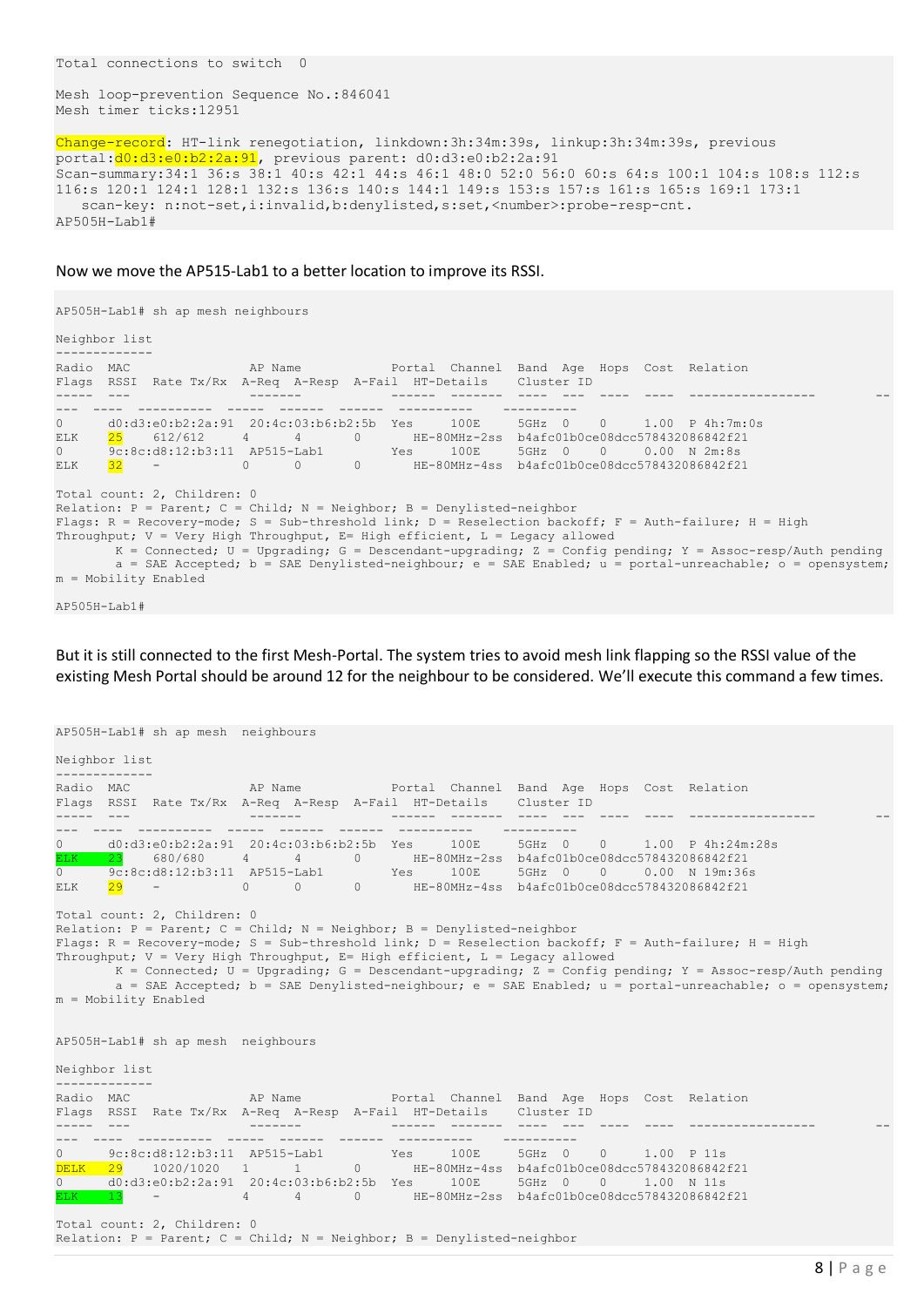```
Flags: R = Recovery-mode; S = Sub-threshold link; D = Reselection backoff; F = Auth-failure; H = High
Throughput; V = Very High Throughput, E= High efficient, L = Legacy allowed
        K = Connected; U = Upgrading; G = Descendant-upgrading; Z = Config pending; Y = Assoc-resp/Auth pending
         a = SAE Accepted; b = SAE Denylisted-neighbour; e = SAE Enabled; u = portal-unreachable; o = opensystem; 
m = Mobility Enabled
```
AP505H-Lab1#

#### Show once the backoff timer expires the new Mesh-Portal is selected.

```
AP505H-Lab1# sh ap mesh neighbours
Neighbor list
-------------
Radio MAC AP Name AP Name Portal Channel Band Age Hops Cost Relation
Flags RSSI Rate Tx/Rx A-Req A-Resp A-Fail HT-Details Cluster ID
----- --- ------- ------ ------- ---- --- ---- ---- ----------------- --
--- ---- ---------- ----- ------ ------ ---------- ----------
0 9c:8c:d8:12:b3:11 AP515-Lab1 Yes 100E 5GHz 0 0 1.00 P 10m:0s 
ELK 29 1020/1020 1 1 0 HE-80MHz-4ss b4afc01b0ce08dcc578432086842f21
0 d0:d3:e0:b2:2a:91  20:4c:03:b6:b2:5b Yes  100E  5GHz  0  0  0.00 N 10m:0s<br>ELK  14 -  4  4  0  HE-80MHz-2ss b4afc01b0ce08dcc578432086842f21
ELK 14 - 4 4 0 HE-80MHz-2ss b4afc01b0ce08dcc578432086842f21
Total count: 2, Children: 0
Relation: P = Parent; C = Child; N = Neighbor; B = Denylisted-neighborFlags: R = Recovery-mode; S = Sub-threshold link; D = Reselection backoff; F = Auth-failure; H = High
Throughput; V = Very High Throughput, E= High efficient, L = Legacy allowed
       K = Connected; U = Upgrading; G = Descendant-upgrading; Z = Config pending; Y = Assoc-resp/Auth pending
        a = SAE Accepted; b = SAE Denylisted-neighbour; e = SAE Enabled; u = portal-unreachable; o = opensystem; 
m = Mobility Enabled
AP505H-Lab1#
```
#### Now checking the mesh link status and we'll see that AP515-Lab1 is selected.

AP505H-Lab1# sh ap mesh link

| Neighbor list                                                                                                                                                                                                                                                                                                     |    |
|-------------------------------------------------------------------------------------------------------------------------------------------------------------------------------------------------------------------------------------------------------------------------------------------------------------------|----|
| Radio MAC<br>Flags<br>RSSI Rate Tx/Rx A-Req A-Resp A-Fail HT-Details Cluster ID                                                                                                                                                                                                                                   |    |
|                                                                                                                                                                                                                                                                                                                   |    |
| $0 \qquad \qquad$<br><b>ELK</b><br>HE-80MHz-4ss b4afc01b0ce08dcc578432086842f21<br>$1020/1020$ 1 1 0                                                                                                                                                                                                              | 29 |
| Total count: 1, Children: 0<br>Relation: $P = Parent; C = Child; N = Neighbour; B = Denylisted-neighbour$                                                                                                                                                                                                         |    |
| Flags: R = Recovery-mode; S = Sub-threshold link; D = Reselection backoff; F = Auth-failure; H = High                                                                                                                                                                                                             |    |
| Throughput; $V = Very High Throughout, E = High efficient, L = Legacy allowed$<br>$K =$ Connected; U = Upgrading; G = Descendant-upgrading; Z = Config pending; Y = Assoc-resp/Auth pending<br>$a = SAE$ Accepted; $b = SAE$ Denylisted-neighbour; $e = SAE$ Enabled; $u =$ portal-unreachable; $o =$ opensystem; |    |
| m = Mobility Enabled<br>AP505H-Lab1#                                                                                                                                                                                                                                                                              |    |

#### And here is the WebUI view.

| aruba                  | VIRTUAL<br>CONTROLLER<br>InstantVC-Lab |                   |                |              |                  |                   |            |                    |  |  |  |  |  |
|------------------------|----------------------------------------|-------------------|----------------|--------------|------------------|-------------------|------------|--------------------|--|--|--|--|--|
| <b>India Dashboard</b> | <b>Mesh Devices (3)</b>                |                   |                |              |                  |                   |            |                    |  |  |  |  |  |
| Overview               | Name                                   | <b>IP Address</b> | <b>Clients</b> | Type         | <b>Mesh Role</b> | <b>Portal AP</b>  | Parent     | <b>Last Update</b> |  |  |  |  |  |
|                        | AP505H-Lab1                            | 192.168.1.122     | $\mathbf{0}$   | 505H(indoor) | Point            | AP515-Lab1        | AP515-Lab1 | <b>20s</b>         |  |  |  |  |  |
| <b>Networks</b>        | AP515-Lab1                             | 192.168.1.117     | 6              | 515(indoor)  | Portal           | AP515-Lab1        | $\sim$     | 23s                |  |  |  |  |  |
| <b>Access Points</b>   | 20:4c:03:b6:b2:5b                      | 192.168.1.124     | $\overline{2}$ | 505H(indoor) | Portal           | 20:4c:03:b6:b2:5b | <b>A</b>   | 46s                |  |  |  |  |  |
| <b>Clients</b>         | Details                                |                   |                |              |                  |                   |            |                    |  |  |  |  |  |
| <b>Mesh Devices</b>    | Info                                   |                   |                |              |                  |                   |            |                    |  |  |  |  |  |

## <span id="page-8-0"></span>**3.3 Mesh Profile Parameters**

There is a default mesh profile that is used for all the mesh links. When an AP is a mesh point, it does two types of scans.

1. Uplink scan in which the AP without an uplink connection scans all the channels sequentially to find a Mesh Portal. If a scan fails on a channel, then AP retires based on "max-retries" before moving on to the next channel.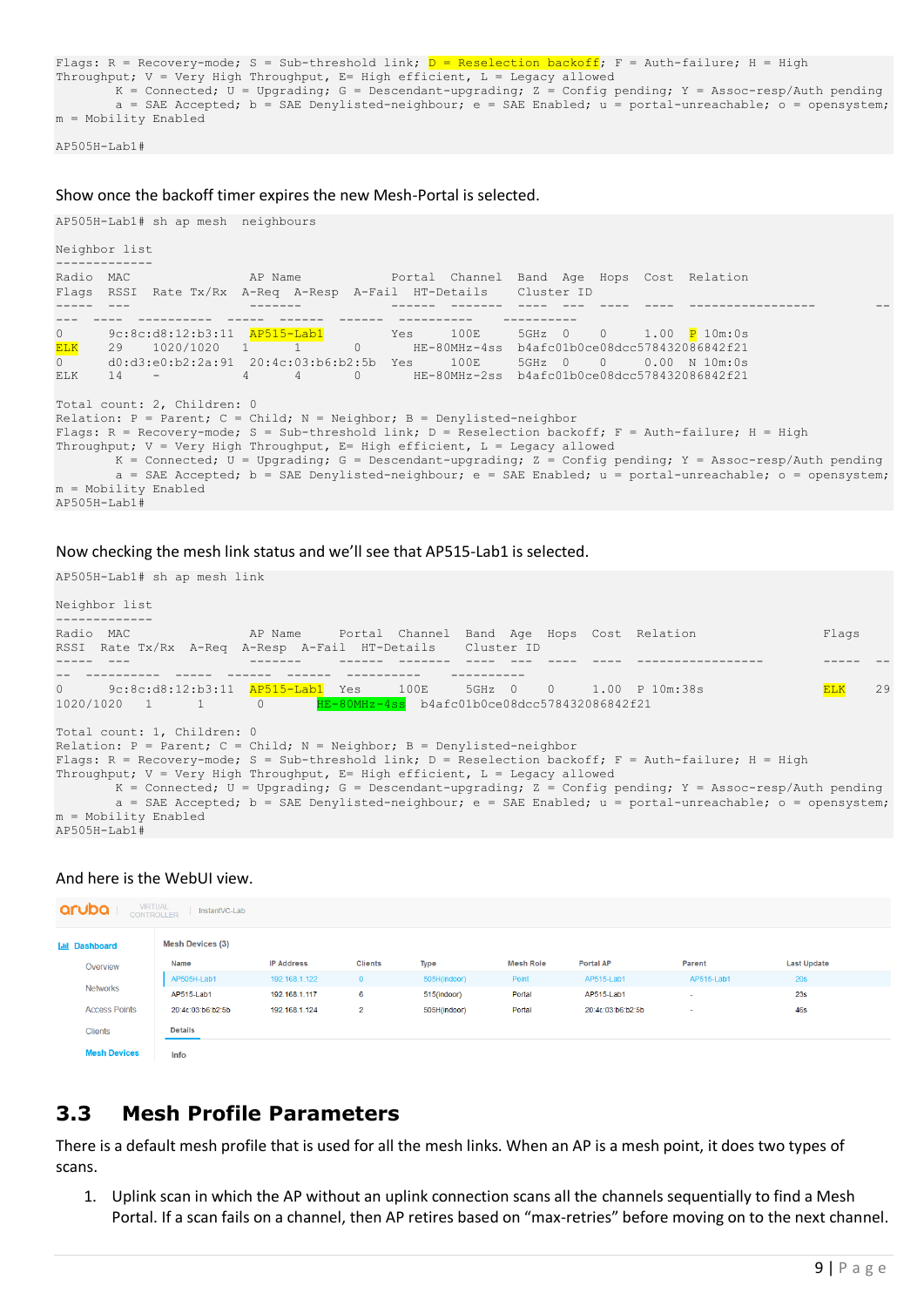- 2. Topology scan in which the AP that is already part of a mesh cluster, scans to find a better link. There are three settings that influence this scan
	- a. link-threshold
	- b. optimize-scan-interval
	- c. reselection-mode

Here are the default setting of the mesh profile from the VC.

```
20:4c:03:b6:b2:5b# sh ap mesh config
A Tx Rates : 6, 9, 12, 18, 24, 36, 48, 54
Heartbeat Threshold :10
Link Threshold :12
Metric Algorithm :Metric Distributed Tree Rssi
Max Children : 8<br>Max Hop Count : 2
Max Hop Count
Mesh Private Vlan : 0
Reselection Mode :Reselect Startup Subthreshold
Prefer Uplink Radio :No prefer uplink radio
Optimize Scan Interval :24
Retry Limit : 4
Mobility Beacon Miss Num :16
20:4c:03:b6:b2:5b#
```
# <span id="page-9-0"></span>**3.4 Reconnecting the Wired Port**

Here we'll recon]nect the Ethernet cable from AP505H-Lab1. When we re-connect the Ethernet cable the default behaviour is that the IAP immediately reboots as soon as it senses that the physical interface is up. This is not the best option as the link could be up and the Ethernet network may not be operational.

With Instant 8.4 we have "enhanced-mesh-role-detect" command that sends loop detection packets to check if the Ethernet 0 link is available. This is a CLI command only.

```
20:4c:03:b6:b2:5b#
20:4c:03:b6:b2:5b# conf t
We now support CLI commit model, please type "commit apply" for configuration to take effect.
BLDG-A-ATV1 (config) # enhanced-mesh-role-detect
BLDG-A-ATV1 (config) #
BLDG-A-ATV1# com app
committing configuration...
configuration committed.
```
20:4c:03:b6:b2:5b#

So now with this command when we connect the Ethernet cable to just bring up the interface, the IAP will not reboot immediately unless it sees that the Ethernet network is operations. This really enhances the uptime and functionality of the mesh links.

# <span id="page-9-1"></span>**3.5 Ethernet Bridging**

This feature is used to use the Ethernet port of the Mesh Point IAP as a downlink, so you can connect a wired device either on the same VLAN as that of the IAP or on any other VLAN through 802.1Q VLAN trunking. You can do this by simply selecting the AP505H-Lab1 as shown below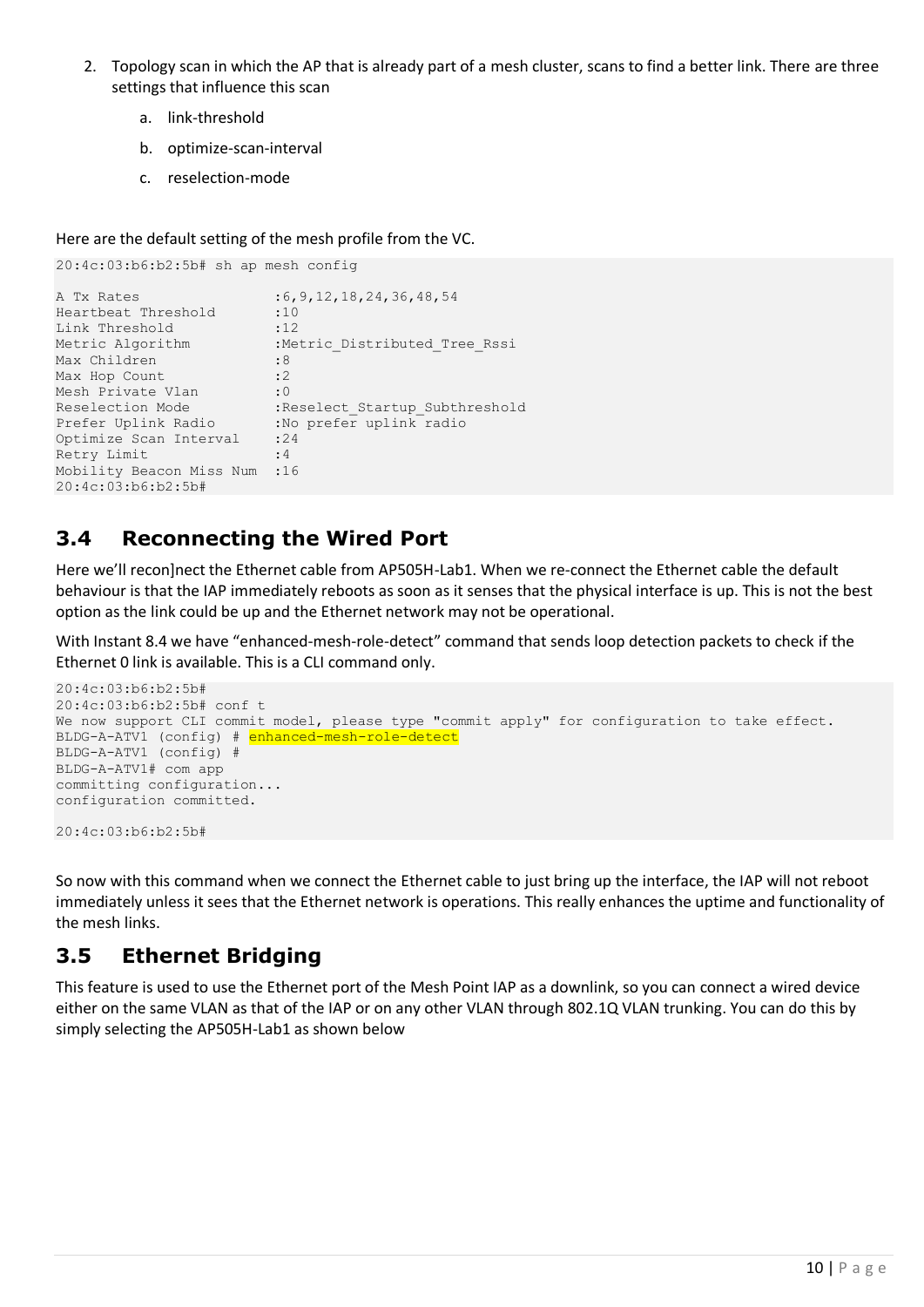| aruba<br>VIRTUAL<br>CONTROLLER<br>InstantVC-Lab |                            |                   |        |          |                |              |                  |          |  |  |  |  |  |
|-------------------------------------------------|----------------------------|-------------------|--------|----------|----------------|--------------|------------------|----------|--|--|--|--|--|
| $\hat{\phantom{a}}$<br><b>ILLI</b> Dashboard    | Access Points (3)          |                   |        |          |                |              |                  |          |  |  |  |  |  |
| Overview                                        | Name                       | <b>IP Address</b> | Mode   | Spectrum | <b>Clients</b> | Type         | <b>Mesh Role</b> | Zone     |  |  |  |  |  |
| Networks                                        | 20:4c:03:b6:b2:5b +        | 192.168.1.124     | access | enable   | 6              | 505H(indoor) | Portal           | $\sim$   |  |  |  |  |  |
|                                                 | AP505H-Lab1                | 192.168.1.120     | access | enable   | $2^{\circ}$    | 505H(indoor) | Point            | $\sim$   |  |  |  |  |  |
| <b>Access Points</b>                            | AP515-Lab1                 | 192.168.1.122     | access | enable   | $\mathbf 0$    | 515(indoor)  | Portal           | <b>A</b> |  |  |  |  |  |
| Clients                                         | $+$ $\rightarrow$ $\equiv$ |                   |        |          |                |              |                  |          |  |  |  |  |  |
| Mesh Devices                                    |                            |                   |        |          |                |              |                  |          |  |  |  |  |  |
| <b>Configuration</b>                            |                            |                   |        |          |                |              |                  |          |  |  |  |  |  |
| <b>Networks</b>                                 |                            |                   |        |          |                |              |                  |          |  |  |  |  |  |
| <b>Access Points</b>                            |                            |                   |        |          |                |              |                  |          |  |  |  |  |  |

If you re-call this is the Mesh-Point and enabling Eth0 bridging is by setting it to downlink.

|   | aruba<br>VIRTUAL<br>CONTROLLER<br>InstantVC-Lab                          |  |                |                             |                 |              |  |  |  |  |  |  |  |  |
|---|--------------------------------------------------------------------------|--|----------------|-----------------------------|-----------------|--------------|--|--|--|--|--|--|--|--|
|   | $\wedge$<br><b>Edit Access Point AP505H-Lab1</b><br><b>III</b> Dashboard |  |                |                             |                 |              |  |  |  |  |  |  |  |  |
|   | Overview                                                                 |  |                | > General                   |                 |              |  |  |  |  |  |  |  |  |
|   | Networks                                                                 |  | $\angle$ Radio |                             |                 |              |  |  |  |  |  |  |  |  |
|   | <b>Access Points</b>                                                     |  |                | > Installation Type         |                 |              |  |  |  |  |  |  |  |  |
|   | Clients                                                                  |  |                | $\vee$ Uplink               |                 |              |  |  |  |  |  |  |  |  |
|   | <b>Mesh Devices</b>                                                      |  |                | Uplink management VLAN      | $\mathbf 0$     |              |  |  |  |  |  |  |  |  |
|   |                                                                          |  |                | Eth0 mode                   | Downlink V      |              |  |  |  |  |  |  |  |  |
| 8 | Configuration                                                            |  |                | Eth1 mode                   | <b>Downlink</b> | $\checkmark$ |  |  |  |  |  |  |  |  |
|   | Networks                                                                 |  |                | USB port                    | <b>IO</b>       |              |  |  |  |  |  |  |  |  |
|   | <b>Access Points</b>                                                     |  |                | <b>E</b> PEAP User          |                 |              |  |  |  |  |  |  |  |  |
|   | System                                                                   |  |                | <b>H</b> Upload Certificate |                 |              |  |  |  |  |  |  |  |  |

You should then reboot the IAP for this change to take effect. Note that if an IAP is set to Ethernet 0 bridging, it always acts as a mesh point. When an IAP is configured with Eth0 bridging and then rebooted, the E0 bridging will become AP environment setting.

Here you can check the AP environment parameters.

```
AP505H-Lab1# sh ap-env
Antenna Type:Internal
IoT Antenna Type:Internal
Need USB field:Yes
name:AP505H-Lab1
enet0 bridging:1
ap1xuser:InstantAP
ap1xpasswd:274d5d134a80c4ded537657e000f6cbb4801341fea639d54
uap controller less:1
enet1_mode:downlink
AP505H-Lab1#
```
Next, we need to configure a network profile for our mesh bridge and assign it to Eth0, this is so that we can have network connectivity across the mesh link. We have called it "Mesh-Bridge".

| aruba  <br><b>CONTROLLER</b>     | <b>VIRTUAL</b><br>InstantVC-Lab               |                                                                     |
|----------------------------------|-----------------------------------------------|---------------------------------------------------------------------|
| $\wedge$<br>Dashboard<br>$ $ and | <b>Basic</b><br>edit Mesh-Bridge<br>$\vert$ 1 | 2 VLAN<br>(3) Security<br>$\left( 4\right)$<br>Access<br>Assignment |
| Overview                         | Name & Usage                                  |                                                                     |
| <b>Networks</b>                  | Name                                          | Mesh-Bridge                                                         |
| <b>Access Points</b>             | Type                                          | Wired<br>$\mathbf{v}$                                               |
| Clients                          | Primary usage                                 | Employee<br>$\checkmark$                                            |
| <b>Mesh Devices</b>              | POE                                           |                                                                     |
|                                  | Admin status                                  | Up<br>$\checkmark$                                                  |
| <b>Configuration</b><br>8        |                                               |                                                                     |
| <b>Networks</b>                  |                                               |                                                                     |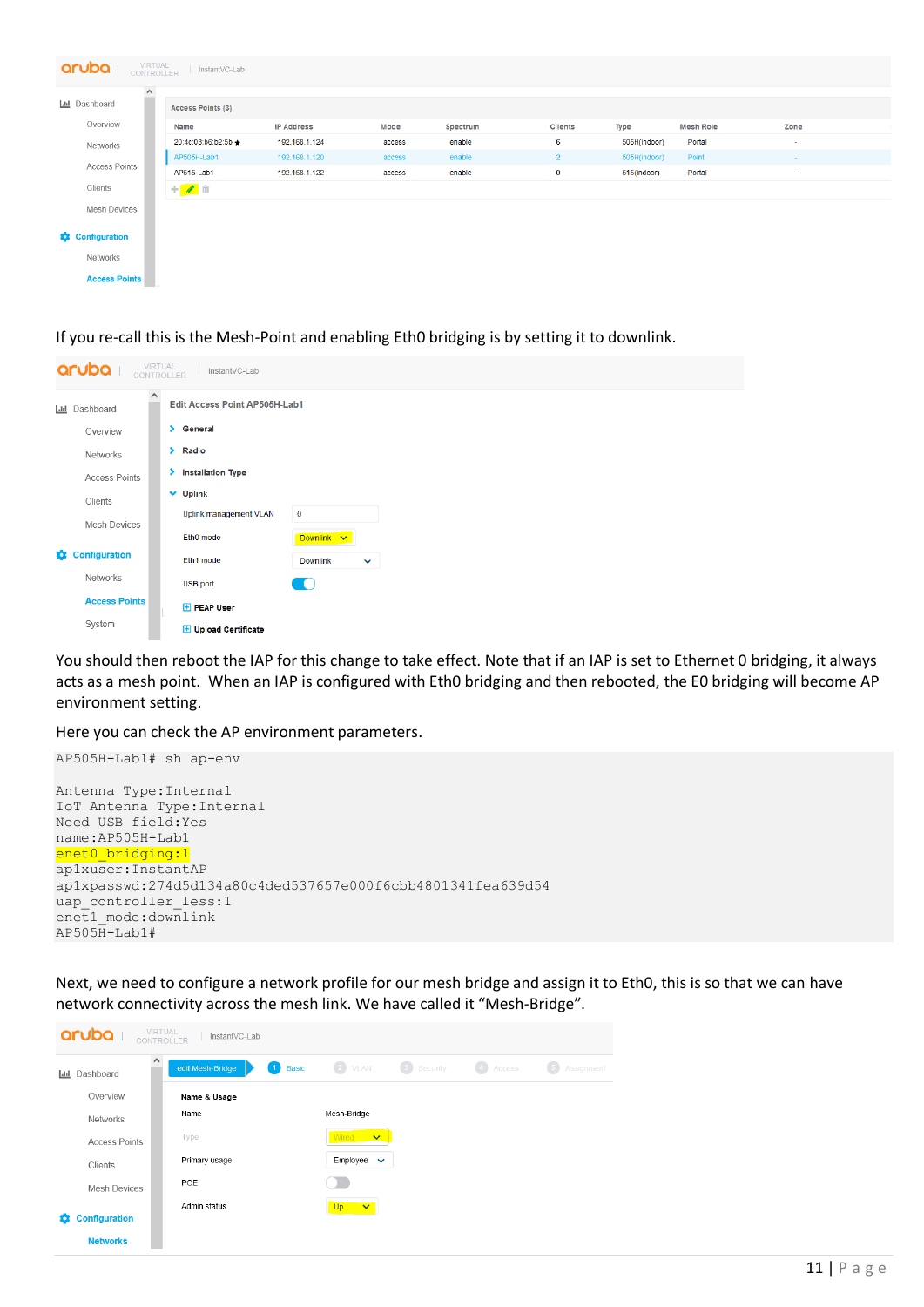| VIRTUAL<br>CONTROLLER<br>aruba 1             | InstantVC-Lab                              |                                                                   |                                  |                            |                                             |                                                 |                          |
|----------------------------------------------|--------------------------------------------|-------------------------------------------------------------------|----------------------------------|----------------------------|---------------------------------------------|-------------------------------------------------|--------------------------|
| $\wedge$<br><b>III</b> Dashboard             | edit Mesh-Bridge                           | <b>Basic</b>                                                      | $\overline{2}$ VLAN              | Security                   | Access                                      | $\begin{pmatrix} 5 \end{pmatrix}$<br>Assignment |                          |
| Overview                                     | <b>VLAN Management</b><br>Mode             |                                                                   | Trunk v                          |                            |                                             |                                                 |                          |
| Networks                                     | Client IP assignment                       |                                                                   |                                  | Virtual Controller managed |                                             |                                                 |                          |
| <b>Access Points</b>                         |                                            |                                                                   | Network assigned                 |                            |                                             |                                                 |                          |
| Clients                                      | Native VLAN                                |                                                                   | 1                                |                            |                                             |                                                 |                          |
| <b>Mesh Devices</b>                          | Allowed VLANs                              |                                                                   | all                              |                            |                                             |                                                 |                          |
| <b>Configuration</b><br>o<br><b>Networks</b> | <b>VLAN Assignment Rules</b>               |                                                                   |                                  |                            |                                             |                                                 |                          |
| VIRTUAL<br>CONTROLLER<br>aruba               | InstantVC-Lab                              |                                                                   |                                  |                            |                                             |                                                 |                          |
| Α                                            | edit Mesh-Bridge                           | <b>Basic</b><br>1.                                                | $\left( 2\right)$<br><b>VLAN</b> |                            | $\begin{pmatrix} 1 \end{pmatrix}$<br>Access | $\left( 5\right)$<br>Assignment                 |                          |
| <b>III</b> Dashboard                         |                                            |                                                                   |                                  | <b>Security</b>            |                                             |                                                 |                          |
| Overview                                     | Security<br>Port type                      | <b>Untrusted</b>                                                  |                                  |                            |                                             |                                                 |                          |
| Networks                                     | MAC authentication                         |                                                                   |                                  |                            |                                             |                                                 |                          |
| <b>Access Points</b>                         | 802.1X authentication                      |                                                                   |                                  |                            |                                             |                                                 |                          |
| Clients                                      |                                            |                                                                   |                                  |                            |                                             |                                                 |                          |
| <b>Mesh Devices</b>                          |                                            |                                                                   |                                  |                            |                                             |                                                 |                          |
| <b>Configuration</b>                         |                                            |                                                                   |                                  |                            |                                             |                                                 |                          |
| <b>Networks</b>                              |                                            |                                                                   |                                  |                            |                                             |                                                 |                          |
| <b>III</b> Dashboard                         | edit Mesh-Bridge                           | 1                                                                 | <b>Basic</b>                     | 2 VLAN                     | <b>Security</b><br>3 <sup>2</sup>           | <b>Access</b><br>$\overline{4}$                 | $-5$<br>Assignme         |
| Overview                                     | <b>Access Rules</b><br><b>Access Rules</b> |                                                                   |                                  | Unrestricted               |                                             |                                                 |                          |
| Networks                                     |                                            |                                                                   |                                  |                            |                                             |                                                 |                          |
| <b>Access Points</b>                         | Download roles                             | No restrictions on access based on destination or type of traffic |                                  |                            |                                             |                                                 |                          |
| Clients                                      |                                            |                                                                   |                                  |                            |                                             |                                                 |                          |
| <b>Mesh Devices</b>                          |                                            |                                                                   |                                  |                            |                                             |                                                 |                          |
| <b>Configuration</b><br>0                    |                                            |                                                                   |                                  |                            |                                             |                                                 |                          |
| <b>Networks</b>                              |                                            |                                                                   |                                  |                            |                                             |                                                 |                          |
| aruba <b>i</b>                               | VIRTUAL<br>CONTROLLER<br>InstantVC-Lab     |                                                                   |                                  |                            |                                             |                                                 |                          |
| <b>Ind</b> Dashboard                         | ^<br>edit Mesh-Bridge                      | $\vert$ 1 $\rangle$<br><b>Basic</b>                               |                                  | 2 VLAN                     | 3 Security                                  | 4 Access                                        | $\sqrt{5}$<br>Assignment |
| Overview                                     | Mesh-Bridge<br>0/0                         |                                                                   | v                                |                            |                                             |                                                 |                          |
| Networks                                     | 0/1                                        | wired-SetMeUp                                                     | v                                |                            |                                             |                                                 |                          |
| <b>Access Points</b>                         | 0/2                                        | wired-SetMeUp                                                     | v                                |                            |                                             |                                                 |                          |
| Clients                                      | 0/3                                        | wired-SetMeUp                                                     | v                                |                            |                                             |                                                 |                          |
| <b>Mesh Devices</b>                          | $0/4$                                      | wired-SetMeUp                                                     | ✓                                |                            |                                             |                                                 |                          |
| <b>Configuration</b><br>n                    |                                            |                                                                   |                                  |                            |                                             |                                                 |                          |
| <b>Networks</b>                              |                                            |                                                                   |                                  |                            |                                             |                                                 |                          |

### Note that the admin status should be set to Up.

Once you have configured this profile and assigned it to 0/0 as shown above, you can then connect the LAN switch to this Eth0 interface of the Mesh point AP.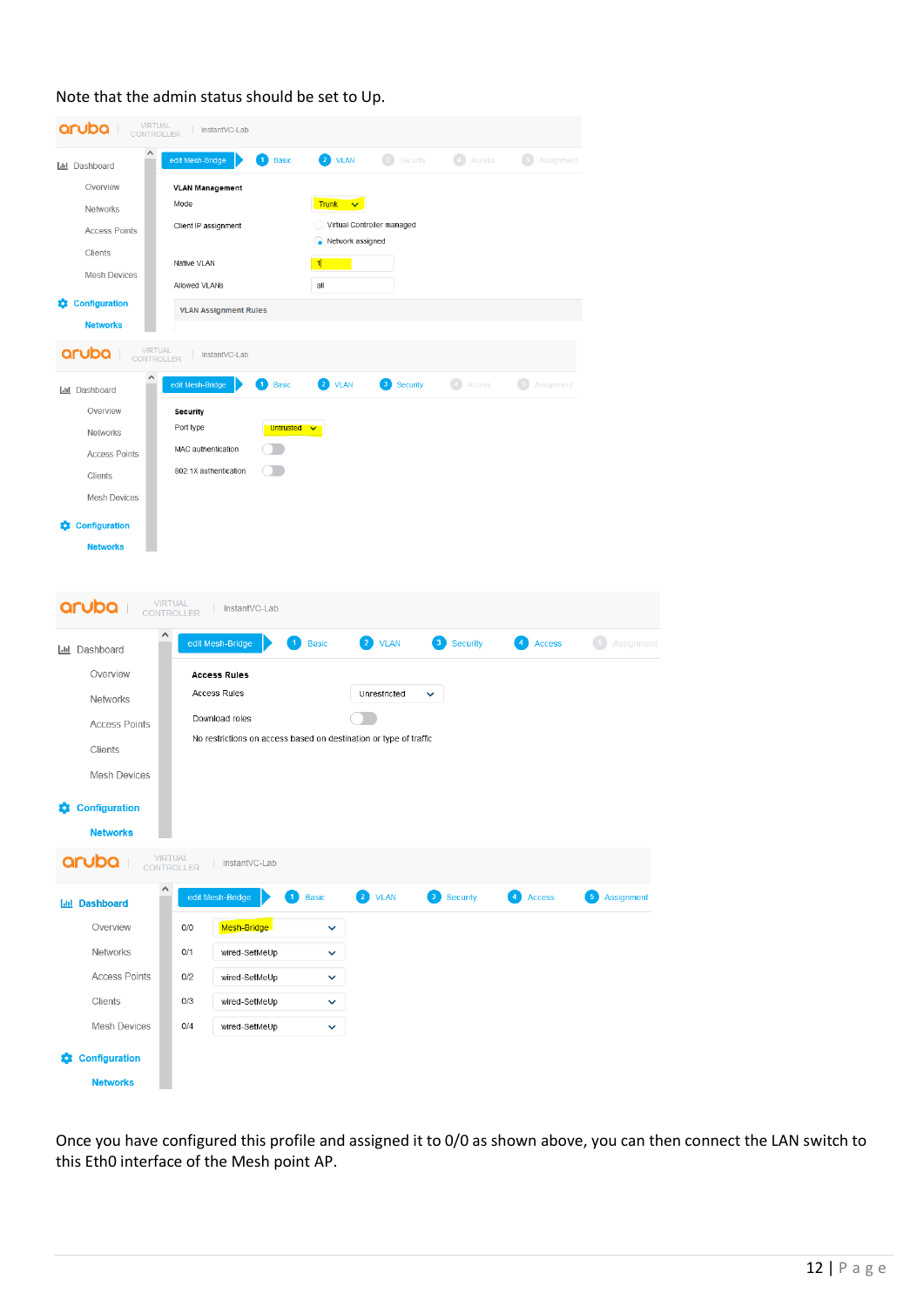

The MAC address of the laptop is F0:DE:F1:64:0A:82

Now you can check the bridging table with this command and should see the MAC address of the device that is connected to the Eth0 port.

AP505H-Lab1# show datapath bridge Datapath Bridge Devices

|  | Flags: F - source-filter, T - trusted, Q - tagged, I - IP         |
|--|-------------------------------------------------------------------|
|  | S - split-tunnel, B - bridge, M - mesh, P - PPPoE, W - WAN        |
|  | C - content-filter, $0$ - corp-access, $h$ - to HAP, $f$ - to FAP |
|  | h - dhcp-redirect b - blocked by STP, H - Hierarchy AP connected  |
|  |                                                                   |

| Dev | Name     | VLANs | PVID | ACLS  |                  | MTU  | FramesRx | FramesTx | Flags          |
|-----|----------|-------|------|-------|------------------|------|----------|----------|----------------|
|     |          |       |      |       |                  |      |          |          |                |
| 9   | eth1     |       | 3333 | 151/0 | 0                | 1500 | 0        | 0        | FB             |
| 10  | eth2     |       | 3333 | 151/0 | $\left( \right)$ | 1500 | 0        | $\Omega$ | FB             |
| 11  | eth3     |       | 3333 | 151/0 | 0                | 1500 |          | 0        | FB             |
| 12  | eth4     |       | 3333 | 151/0 | 0                | 1500 |          | 0        | FB             |
| 13  | bond0    | 4095  |      | 197/0 | 106              | 1500 | 1043     | 10756    | FOB            |
| 22  | br0      | 0     |      | 105/0 | 0                | 1300 | 3512     |          | FIB            |
| 24  | mesh0    | 4095  |      | 0/0   | 0                | 1500 | 14452    | 7633     | FTOBM          |
| 34  | aruba002 |       |      | 159/0 | 0                | 1500 | 3037     | 3265     | <b>B</b>       |
| 35  | aruba102 |       |      | 159/0 | 0                | 1500 | 0        | 0        | B              |
| 36  | aruba003 |       |      | 201/0 | 0                | 1500 | $\Omega$ | O        | B              |
| 37  | aruba103 |       |      | 201/0 |                  | 1500 | 0        |          | $\overline{B}$ |

### Datapath Bridge Table Entries

----------------------------- Flags: P - Permanent, D - Deny, R - Route, M - Mobile, X - Xsec, A - Auth AP Flags: X - Awaiting 1X reply, B - Block all non-1X traffic, F - Force bridge role, G - Gateway

| MAC                    | VLAN | Assigned VLAN | Destination | Flaqs | AP Flags | Bridge Role ACL |
|------------------------|------|---------------|-------------|-------|----------|-----------------|
|                        |      |               |             |       |          |                 |
| 20:4C:03:B2:75:97      | 3333 | 3333          | local       | P     |          | 0               |
| 20:4C:03:B6:B2:5B      |      |               | dev24       |       |          |                 |
| B8:9A:2A:B4:A9:6A      |      |               | dev34       |       |          |                 |
| F8:60:F0:C8:70:E0      | 10   | 10            | dev24       |       | G        |                 |
| F8:60:F0:C8:70:E0      |      |               | dev24       |       |          |                 |
| 20:4C:03:B2:75:97      |      |               | local       | P     |          |                 |
| 20:4C:03:B6:B2:5B      | 3333 | 3333          | dev24       | P     |          |                 |
| DE: CE: 95: F5: 7A: 76 |      |               | dev24       |       |          |                 |
| DO: D3: E0: B2: 41: 72 |      |               | dev34       |       |          |                 |
| 9C:8C:D8:C9:2B:30      |      |               | dev24       |       |          |                 |
| F0:DE: F1:64:0A:82     | 10   | 10            | dev13       |       |          |                 |
| 14:5F:94:81:56:26      |      |               | dev24       |       | G        |                 |
| F8:60:F0:C8:70:F1      | 10   | 10            | dev24       |       |          |                 |
| F8:60:F0:C8:70:F1      |      |               | dev24       |       |          |                 |
| 9C:20:7B:AB:B5:71      |      |               | dev24       |       |          |                 |
| DO:AB:D5:C2:06:55      |      |               | dev24       |       |          | Ω               |

AP505H-Lab1#

And since we have made the port untrusted, we can see the wired clients with this command. The laptop as shown below is on VLAN 10. (10.10.10.100)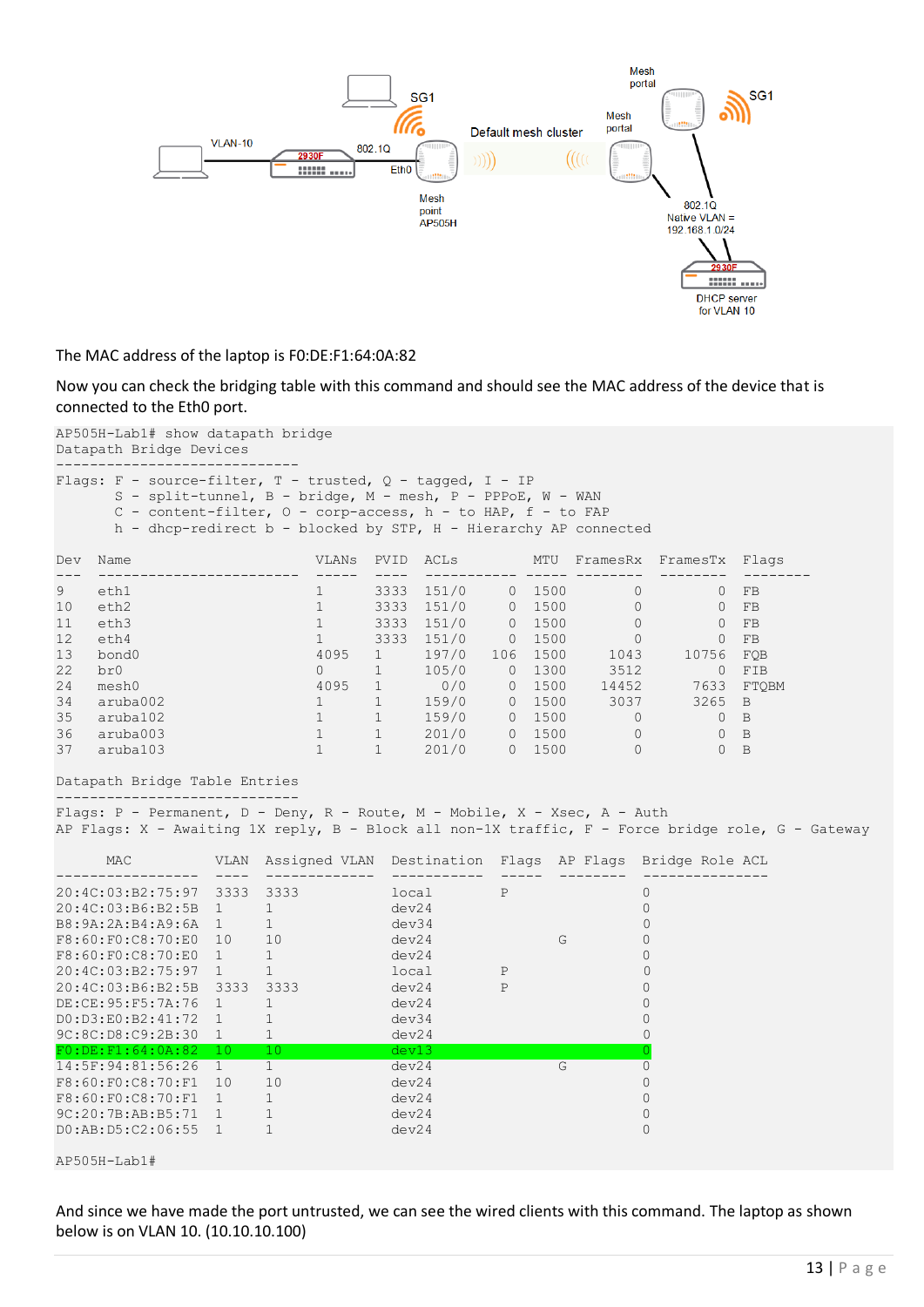```
AP505H-Lab1# sh clients wired
Wired Client List
-----------------
Name IP Address MAC Address OS Network Access Point Role IPv6 Address
Speed (mbps)
---- ---------- ----------- -- ------- ------------ ---- ------------ -
-----------
AriyaP 10.10.10.22 f0:de:f1:64:0a:82 Win 10 eth0 AP505H-Lab1 Mesh-Bridge -- - - -
 10.10.10.2 b0:5a:da:98:b5:70 NOFP eth0 AP505H-Lab1 Mesh-Bridge -- -
Info timestamp :3672
AP505H-Lab1#
```
### And the other MAC addresses are the wireless devices on the mesh point

```
AP505H-Lab1# sh clients
Client List
-----------
Name     IP Address   MAC Address     OS     ESSID Access Point Channel Type Role
IPv6 Address Signal Speed (mbps)
---- ---------- ----------- -- ----- ------------ ------- ---- ---- ---
--------- ------ ------------
VKELONX1GR 192.168.1.123 b8:9a:2a:b4:a9:6a Win 10 SG1 AP505H-Lab1 36E a-HE SG1 
fd14:5f94:8156:2600:11d2:be8d:b7f0:e99f 52(good) 1080(good)
Number of Clients :1
Info timestamp :3720
AP505H-Lab1#
```
### And Here is the WebUI view, first the wired client

| VIRTUAL<br>aruba<br>InstantVC-Lab |                        |                   |                    |                        |             |      |  |  |  |  |
|-----------------------------------|------------------------|-------------------|--------------------|------------------------|-------------|------|--|--|--|--|
| <b>Ind</b> Dashboard              | Wireless (9) Wired (2) |                   |                    |                        |             |      |  |  |  |  |
| Overview                          | Name                   | <b>IP Address</b> | <b>MAC address</b> | $\overline{\text{os}}$ | AP          | Port |  |  |  |  |
| <b>Networks</b>                   | AriyaP                 | 10.10.10.22       | f0:de:f1:64:0a:82  | <b>Win 10</b>          | AP505H-Lab1 | 0/0  |  |  |  |  |
| <b>Access Points</b>              | -                      | 10.10.10.2        | b0:5a:da:98:b5:70  | <b>NOFP</b>            | AP505H-Lab1 | 0/0  |  |  |  |  |
| <b>Clients</b>                    |                        |                   |                    |                        |             |      |  |  |  |  |

### And here is the wireless client on the same AP.

| aruba                                                    | <b>VIRTUAL</b><br>$Q$ $C$<br>InstantVC-Lab<br><b>CONTROLLER</b> |                   |                    |               |                 |                     |         |           |                 |                      |        |              |  |
|----------------------------------------------------------|-----------------------------------------------------------------|-------------------|--------------------|---------------|-----------------|---------------------|---------|-----------|-----------------|----------------------|--------|--------------|--|
| <b>Wireless (9)</b> Wired $(2)$<br><b>Lill</b> Dashboard |                                                                 |                   |                    |               |                 |                     |         |           |                 |                      |        |              |  |
| Overview                                                 | Name                                                            | <b>IP Address</b> | <b>MAC address</b> | <b>OS</b>     | <b>ESSID</b>    | <b>Access Point</b> | Channel | Type      | Role            | <b>IPv6 Address</b>  | Signal | Speed (Mbps) |  |
| <b>Networks</b>                                          | Chromecast                                                      | 192.168.1.121     | 6c:ad:f8:5b:6a:c6  | Android       | SG <sub>1</sub> | AP515-Lab1          | 6       | <b>GN</b> | SG <sub>1</sub> | fd14:5f94:8156:2600  | 52     | 65           |  |
|                                                          | EPSON34E912                                                     | 192.168.1.115     | f8:d0:27:34:e9:12  | <b>NOFP</b>   | SG <sub>1</sub> | AP515-Lab1          | 6       | GN        | EpsonPrinter    | $\sim$               | 56     | 72           |  |
| <b>Access Points</b>                                     | <b>VKELONX1GR</b>                                               | 192.168.1.123     | b8:9a:2a:b4:a9:6a  | <b>Win 10</b> | SG <sub>1</sub> | AP505H-Lab1         | 36E     | a-HE      | SG <sub>1</sub> | fd14:5f94:8156:2600  | 51     | 1020         |  |
| <b>Clients</b>                                           | DESKTOP-PJA                                                     | 192.168.1.129     | d0:ab:d5:c2:06:55  | <b>Win 10</b> | SG <sub>1</sub> | 20:4c:03:b6:b2:5b   | 36E     | AC        | SG <sub>1</sub> | fd14:5f94:8156:2600. | -50    | 866          |  |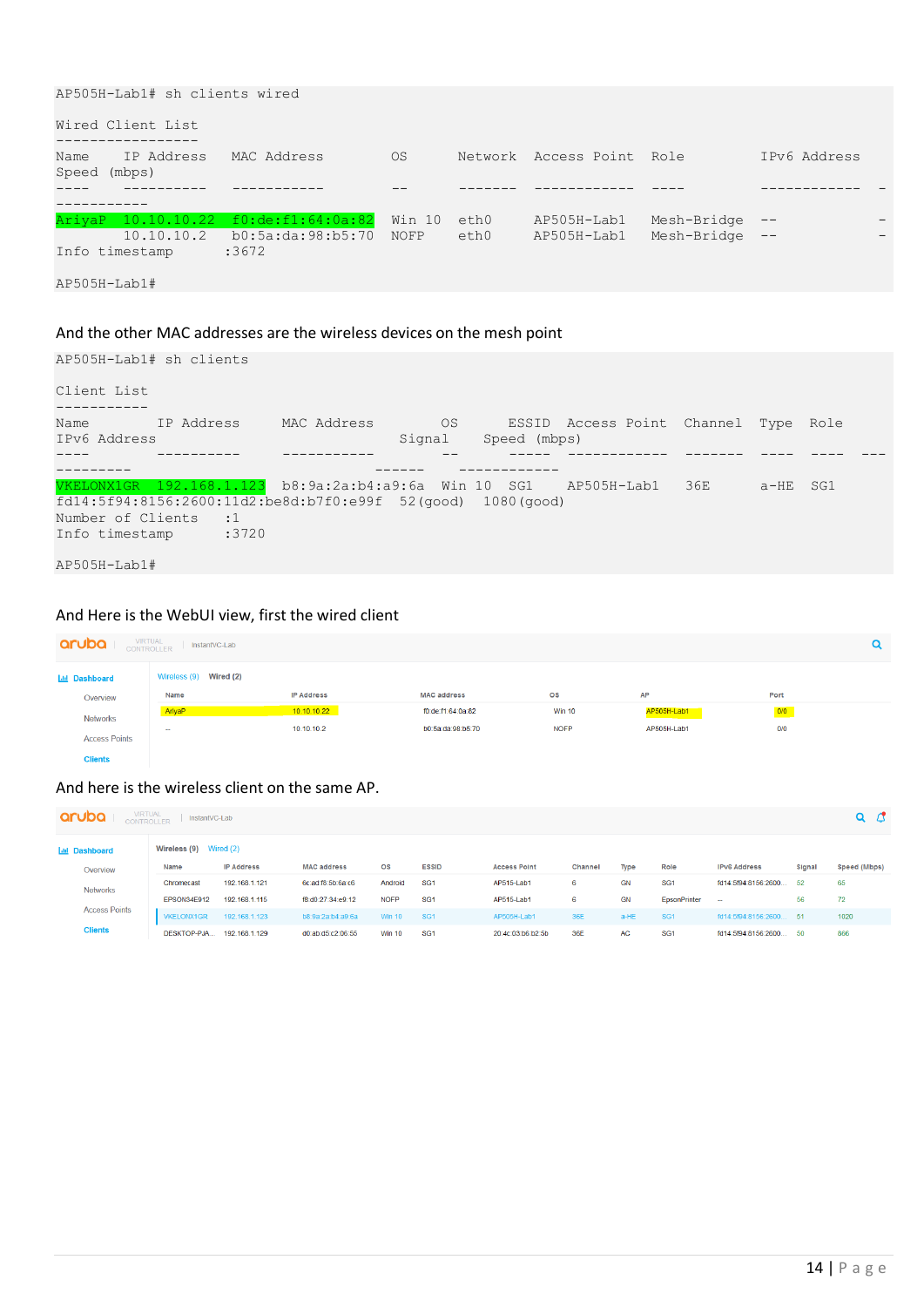# <span id="page-14-0"></span>**4 Instant Mesh Cluster**

By default, Instant automatically generates mesh cluster ID and a password on 5GHz band. All the mesh portal automatically broadcasts a mesh services set identifier/cluster name so that the mesh points can identify it and then connect to it using AES encryption to authenticate to the mesh portals. This is not configurable and happens behind the scenes.

Now with the new Mesh enhancement we can

- Create multiple Mesh cluster
- Support mesh function in standalone mode AP

As per our previous configuration we are still running the default Mesh cluster.

20:4c:03:b6:b2:5b# sh ap mesh cluster topology Mesh Cluster name: b4afc01b0ce08dcc578432086842f21 -------------------------------------------------- Name AP Type Mesh Role IP Address and the Portal AP and a Radio ID Radio Mode BSSID Parent AP Path Cost Node Cost Link Cost Hop Count Rate Tx/Rx RSSI Last Update Uplink Age Children Num Children List ---- ------- --------- ---------- --------- -------- ---------- ---- - --------- --------- --------- --------- --------- ---------- ---- --- -------- ---------- ------------ ------------- AP505H-Lab1 AP-505H Point 192.168.1.122 20:4c:03:b6:b2:5b 0 MPC (AX)<br>
-0 0 1 1134/1134<br>
-0 0 1 1134/1134 d0:d3:e0:b2:41:71 20:4c:03:b6:b2:5b 1 0 0 1 1134/1134 42<br>d0:d3:e0:b2:41:71 20:4c:03:b6:b2:5b 1 0 0 1 1134/1134 42 1m:48s 59m:46s 0 - AP515-Lab1 AP-515 Portal 192.168.1.117 AP515-Lab1 0 MPP (AX) 9c:8c:d8:12:b3:11 - - - - - - - 9c:8c:d8:12:b3:11 -<br>1m:26s 1h:14m:25s 0<br>20:4c:03:b6:b2:5b AP-505H Portal 192.168.1.124 20:4c:03:b6:b2:5b 0 MPP (AX) d0:d3:e0:b2:2a:91 - - - - - - - 1m:38s 7d:17h:13m:56s 1 AP505H-Lab1 Total APs: 3 MPP: portal's radio. MPC: point's radio with active uplink. MPA: point's radio without active uplink. (N): 11N Enabled. (AC): 11AC Enabled. (AD): 11AD Enabled. (AX): 11AX Enabled. For Portals 'Uplink Age' equals uptime. 20:4c:03:b6:b2:5b# 20:4c:03:b6:b2:5b# sh ap mesh link Neighbor list ------------- Radio MAC **AP Name** Portal Channel Band Age Hops Cost Relation Flags RSSI Rate Tx/Rx A-Req A-Resp A-Fail HT-Details Cluster ID ----- --- ------- ------ ------- ---- --- ---- ---- --------- -------- ----- ---- ---------- ----- ------ ------ ---------- ---------- 0 d0:d3:e0:b2:41:70 AP505H-Lab1 d0:d3:e0:b2:2a:91 36E 5GHz 0 1 1.00 C 1h:2m:11s ELK 47 1134/1134 5 5 0 HE-80MHz-2ss b4afc01b0ce08dcc578432086842f21 Total count: 1, Children: 1 Relation:  $P = Parent; C = Child; N = Neighbour; B = Denylisted-neighbor$ Flags: R = Recovery-mode; S = Sub-threshold link; D = Reselection backoff; F = Auth-failure; H = High Throughput; V = Very High Throughput, E= High efficient, L = Legacy allowed  $K =$  Connected;  $U =$  Upgrading;  $G =$  Descendant-upgrading;  $Z =$  Config pending;  $Y =$  Assocresp/Auth pending a = SAE Accepted;  $b = SAE$  Denylisted-neighbour; e = SAE Enabled; u = portal-unreachable; o = opensystem; m = Mobility Enabled 20:4c:03:b6:b2:5b#

Here you can see that the mesh cluster ID is  $b4afc01b0ce08dcc578432086842f21$ , you'll notice that this is being broadcasted as a hidden SSID.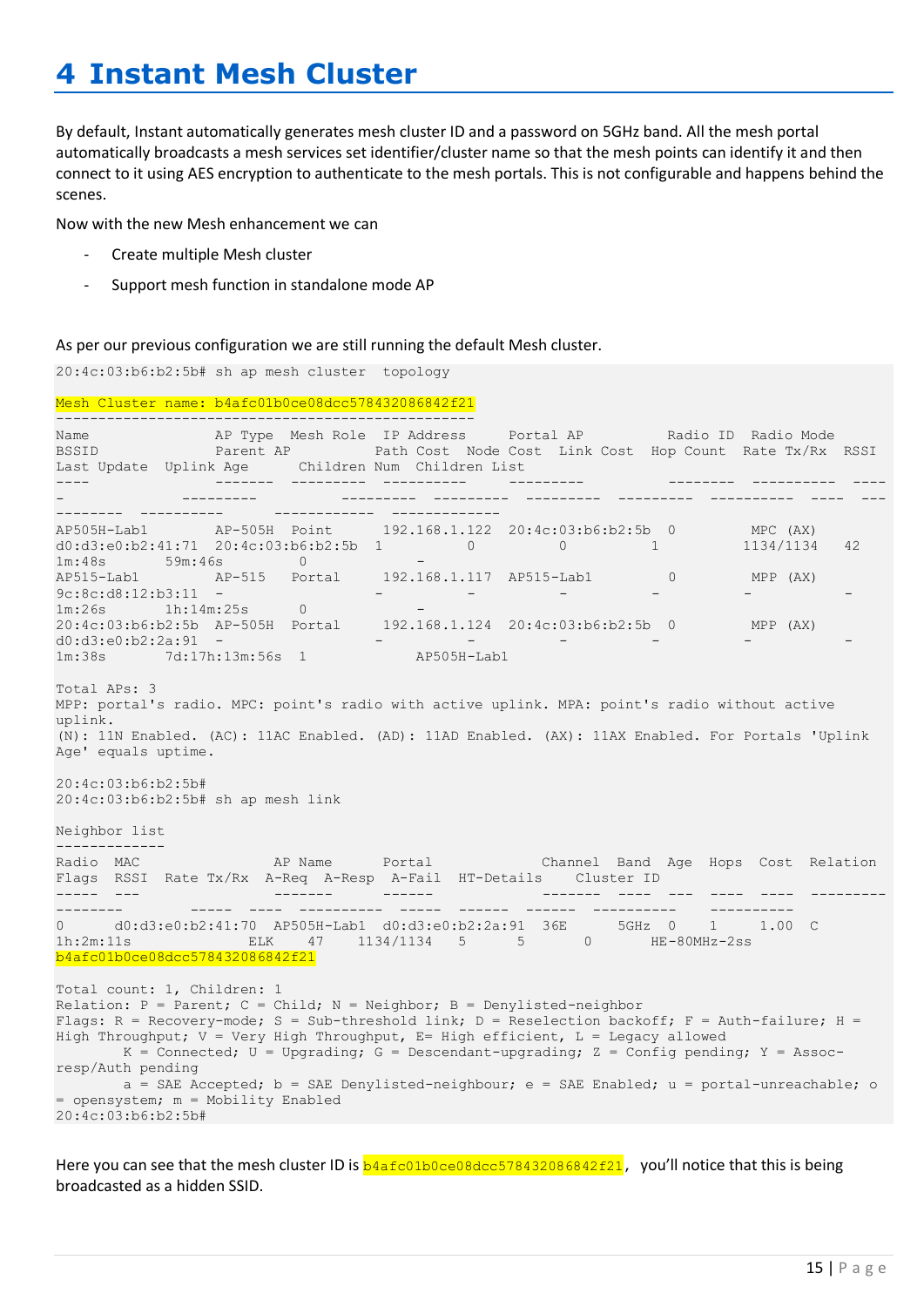## <span id="page-15-0"></span>**4.1 Instant Cluster Manual Configuration**

Starting with Instant 8.4.0.0 you can now support multiple mesh clusters. We can do this by manually configuring Mesh cluster name and password. Mesh cluster function is a per-AP setting and must be configured manually. When an IAP boots up, it attempts to find a mesh cluster configuration so when IAP is already configured with a mesh cluster then it will use that otherwise it uses the default mesh cluster.

There is no limit to thenumber of profiles that can be configured.

There are basically three commands

```
To configure the cluster password
c8:b5:ad:cb:ca:e2# mesh-cluster-key <key>
```
To configure the name in a mesh network: c8:b5:ad:cb:ca:e2# mesh-cluster-name <name>

```
To disable mesh functionality in a network:
c8:b5:ad:cb:ca:e2# mesh-disable
```
So we login to our AP505H-Lab1 which is already a Mesh point and execute the following commands.

```
AP505H-Lab1# mesh-cluster-key Aruba123456789
AP505H-Lab1# mesh-cluster-name MeshCluster-89
AP505H-Lab1# sh ap mesh cluster configuration
Mesh cluster name : MeshCluster-89
Mesh cluster key :Manual
AP505H-Lab1#
AP505H-Lab1# sh ap mesh cluster status
Mesh cluster : Disabled
Mesh role : Mesh Point
Mesh Split5G Band Range :full
Mesh mobility :Disabled
AP505H-Lab1#
```
Because these are per AP setting, they'll get saved on the AP environment parameters.

AP505H-Lab1# sh ap-env

Antenna Type:Internal IoT Antenna Type:Internal Need USB field:Yes name:AP505H-Lab1 enet0 bridging:1 uap controller less:1 mesh-cluster-name:MeshCluster-89 mesh-cluster-key:746c9b89a2059a31575b2977ffa6da8c26b7c336de3f06d5 AP505H-Lab1#

We also login to our AP525-Lab1 which is a Mesh portal and configure the same.

AP515-Lab1# mesh-cluster-key Aruba123456789 AP515-Lab1# mesh-cluster-name MeshCluster-89

Then we'll reload both of them. Once they get rebooted and are online we check the VC which is the AP505H-Lab1 and AP515-Lab1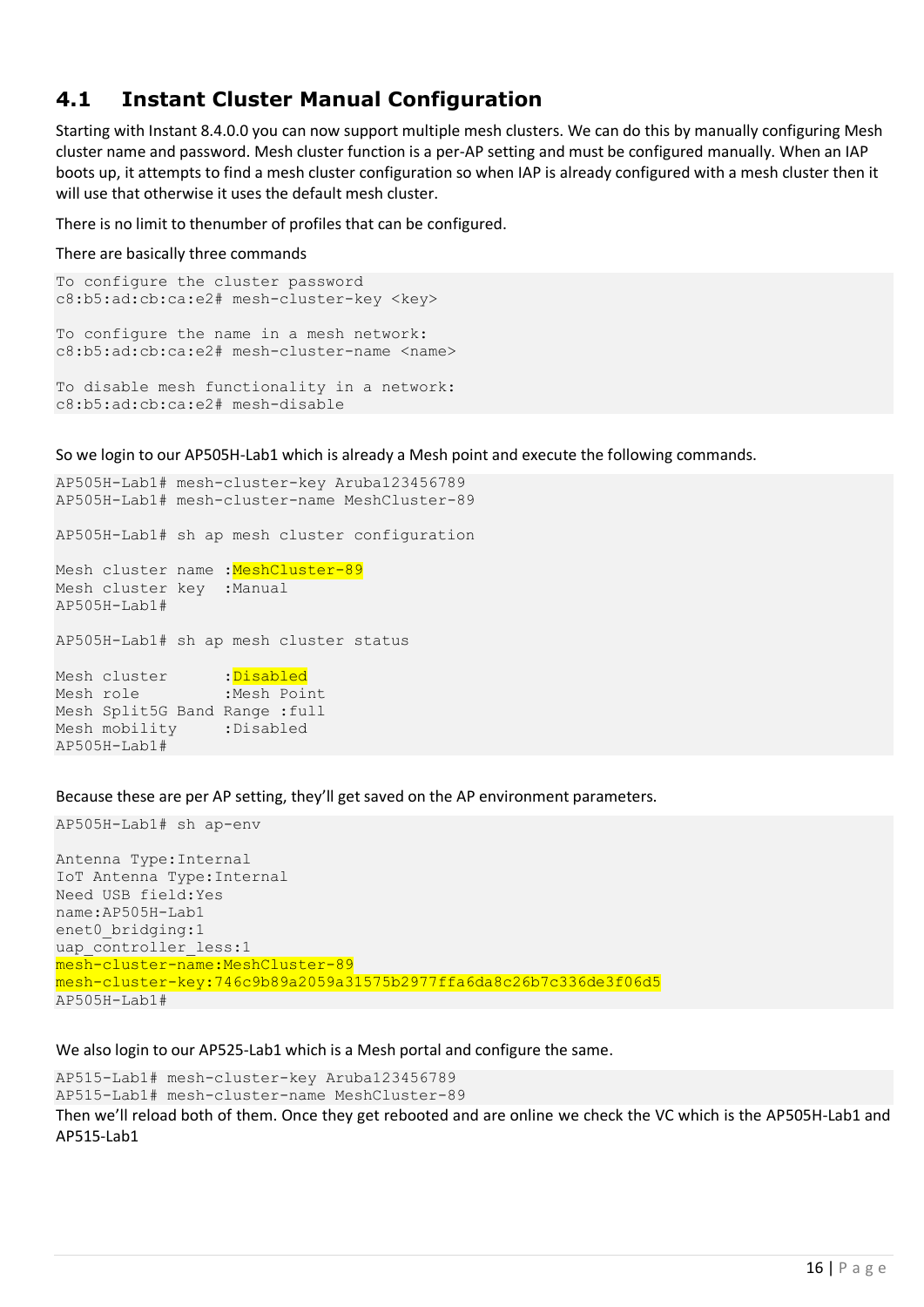| aruba                  | <b>VIRTUAL</b><br>⊚ മ∙<br>$Q$ $C$<br>InstantVC-Lab<br><b>CONTROLLER</b> |                   |                |                     |                   |                   |             |                                 |                   |              |  |  |  |
|------------------------|-------------------------------------------------------------------------|-------------------|----------------|---------------------|-------------------|-------------------|-------------|---------------------------------|-------------------|--------------|--|--|--|
| <b>Lill</b> Dashboard  | <b>Mesh Devices (3)</b>                                                 |                   |                |                     |                   |                   |             |                                 |                   |              |  |  |  |
| Overview               | Name                                                                    | <b>IP Address</b> | <b>Clients</b> | Type                | <b>Mesh Role</b>  | Portal AP         | Parent      | <b>Last Update</b>              | <b>Uplink Age</b> |              |  |  |  |
|                        | AP505H-Lab1                                                             | 192.168.1.122     | $\overline{0}$ | 505H(indoor)        | Point             | AP515-Lab1        | AP515-Lab1  | 12s                             | 8m:8s             |              |  |  |  |
| <b>Networks</b>        | AP515-Lab1                                                              | 192.168.1.117     | $\bullet$      | 515(indoor)         | Portal            | AP515-Lab1        | $\sim$      | <b>27s</b>                      | 13m:29s           |              |  |  |  |
| <b>Access Points</b>   | 20:4c:03:b6:b2:5b                                                       | 192.168.1.124     | 9              | 505H(indoor)        | Portal            | 20:4c:03:b6:b2:5b | $\sim$      | 16s                             | 7d:17h:44m:35s    |              |  |  |  |
| Clients                | Details                                                                 |                   |                |                     |                   |                   |             |                                 |                   | $\downarrow$ |  |  |  |
| <b>Mesh Devices</b>    | Info                                                                    |                   |                |                     |                   |                   |             |                                 |                   |              |  |  |  |
| Configuration          | Name                                                                    | AP505H-Lab1       |                | MAC                 | 20:4c:03:b2:75:97 |                   | Mesh Name   | 76c9cbc2d1467c44b4b7f50b906d00c |                   |              |  |  |  |
|                        | Type                                                                    | 505H(indoor)      |                | <b>IPv6 Address</b> | $\sim$            |                   | IP Address  | 192.168.1.122                   |                   |              |  |  |  |
| $\epsilon$ Maintenance | Serial number                                                           | CNK6KSM03Q        |                | CPU utilization 3 % |                   |                   | Memory free | 528 MB                          |                   |              |  |  |  |
| $\sum$ Support         | Radio 0 - Mesh Link Band: 5G                                            |                   |                |                     |                   |                   |             |                                 |                   |              |  |  |  |

Lets check the mesh topology from the AP505H-Lab1 and AP515-Lab1 APs.

AP515-Lab1# sh ap mesh cluster status

| Mesh cluster                       | :Enabled                               |
|------------------------------------|----------------------------------------|
| Mesh cluster name : MeshCluster-89 |                                        |
| Mesh role                          | :Mesh Portal                           |
| Mesh Split5G Band                  | Range : full                           |
| Mesh mobility : Disabled           |                                        |
| $AP515-Lab1#$                      |                                        |
|                                    |                                        |
|                                    | AP505H-Lab1# sh ap mesh cluster status |
| Mesh cluster                       | :Enabled                               |
| Mesh cluster name : MeshCluster-89 |                                        |
| Mesh role                          | :Mesh Point                            |
| Mesh Split5G Band                  | Range : full                           |
| Mesh mobility : Disabled           |                                        |
| $AP505H-Lab1#$                     |                                        |

The important thing here is that we now have good predictivity and control for choosing Mesh Points that need to connect to specific Mesh portals. You also have the ability to disable mesh cluster on per IAP basis.

# <span id="page-16-0"></span>**4.2 Multiple Mesh Clusters and Failover**

Starting with Instant 8.4.0.0 you can now support multiple mesh clusters. We can do this by manually configuring Mesh cluster name and password. Mesh cluster function is a per-AP setting and must be configured manually. When an IAP boots up, it attempts to find a mesh cluster configuration, if there is a mesh cluster configured then it will use that other wise it'll use the default mesh cluster. Since you can define more than one mesh cluster profile, you can also assign priorities to each cluster profile. This way you can have a recovery or backup cluster profile. This is useful in the initial deployment or if you want to add a backup mesh link.

Here we'll configure a

- manual mesh cluster "MeshCluster-89"
- backup mesh cluster "MeshCluster-90"

So the mesh-point AP (AP505H) will first will use the MeshCluster-89 mesh link and in case it is not avilable it will then switch to MeshCluster-90.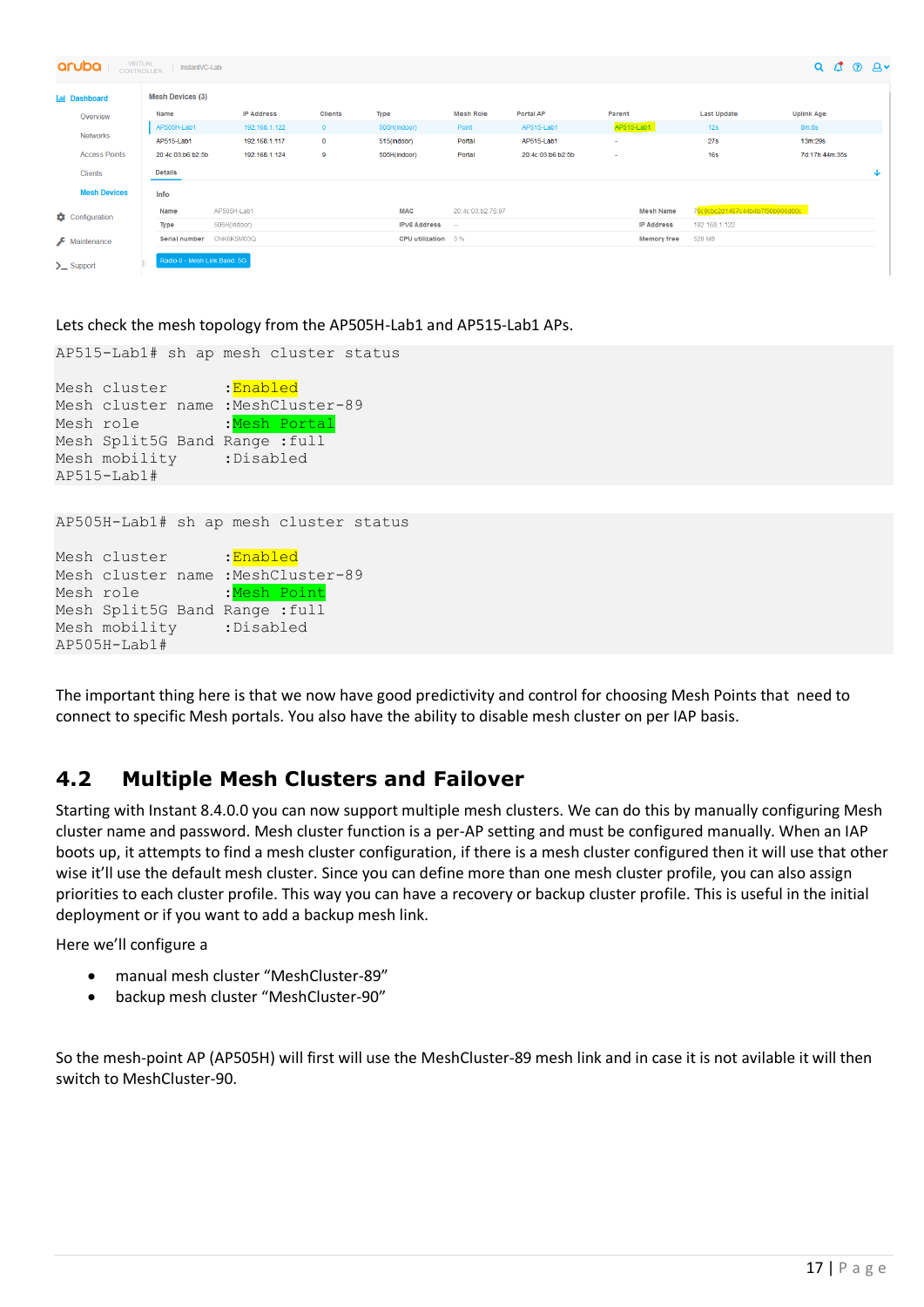

Note that we already have confiugured the mesh cluster "MeshCluster-89", we'll continue with the Instant cluster level configuration of "MeshCluster-90". The only command needed is this.

mesh-cluster MeshCluster-90 wpa2-psk 7c47c625a20b3e39056aa159f780fed60385bbbe2f0fd644 priority 1

Once you have sames the configuration, that cluster name will be used as a backup to the mesh cluster that was manually configured on the AP515-Lab1 and AP505H-Lab1. Note that the priority for it should only be 1 as highlighted.

Now we'll do the basic checks and then wil test the failover.

The first AP is the VC. Note that there are no manual mesh cluster-89 configured on VC which is our backup mesh-poral AP.

20:4c:03:b6:b2:5b# show ap-env

Antenna Type:Internal Need USB field:Yes uap controller less:1

AP515-Lab1#

20:4c:03:b6:b2:5b# show run | incl mesh-cluster mesh-cluster MeshCluster-90 wpa2-psk e9cb6fe7fc5efe4c5c3b6f86306faa50022727c3895f9608 priority 1

20:4c:03:b6:b2:5b# sh ap mesh cluster configuration

Mesh cluster name : MeshCluster-90 Mesh cluster key :Manual 20:4c:03:b6:b2:5b#

Here are the outputs on AP515-Lab1 which is our primary mesh-portal.

```
AP515-Lab1# sh ap-env
Antenna Type:Internal
Need USB field:Yes
name:AP515-Lab1
uap controller less:1
mesh-cluster-name: MeshCluster-89
mesh-cluster-key:7d01c2941ab3854e60a6951fa0b75d4ca6068fee69607806
enet1_mode:uplink
AP515-Lab1# show run | incl mesh-cluster
mesh-cluster MeshCluster-90 wpa2-psk e9cb6fe7fc5efe4c5c3b6f86306faa50022727c3895f9608 
priority 1
AP515-Lab1# sh ap mesh cluster configuration
Mesh cluster name : MeshCluster-89
Mesh cluster key :Manual
```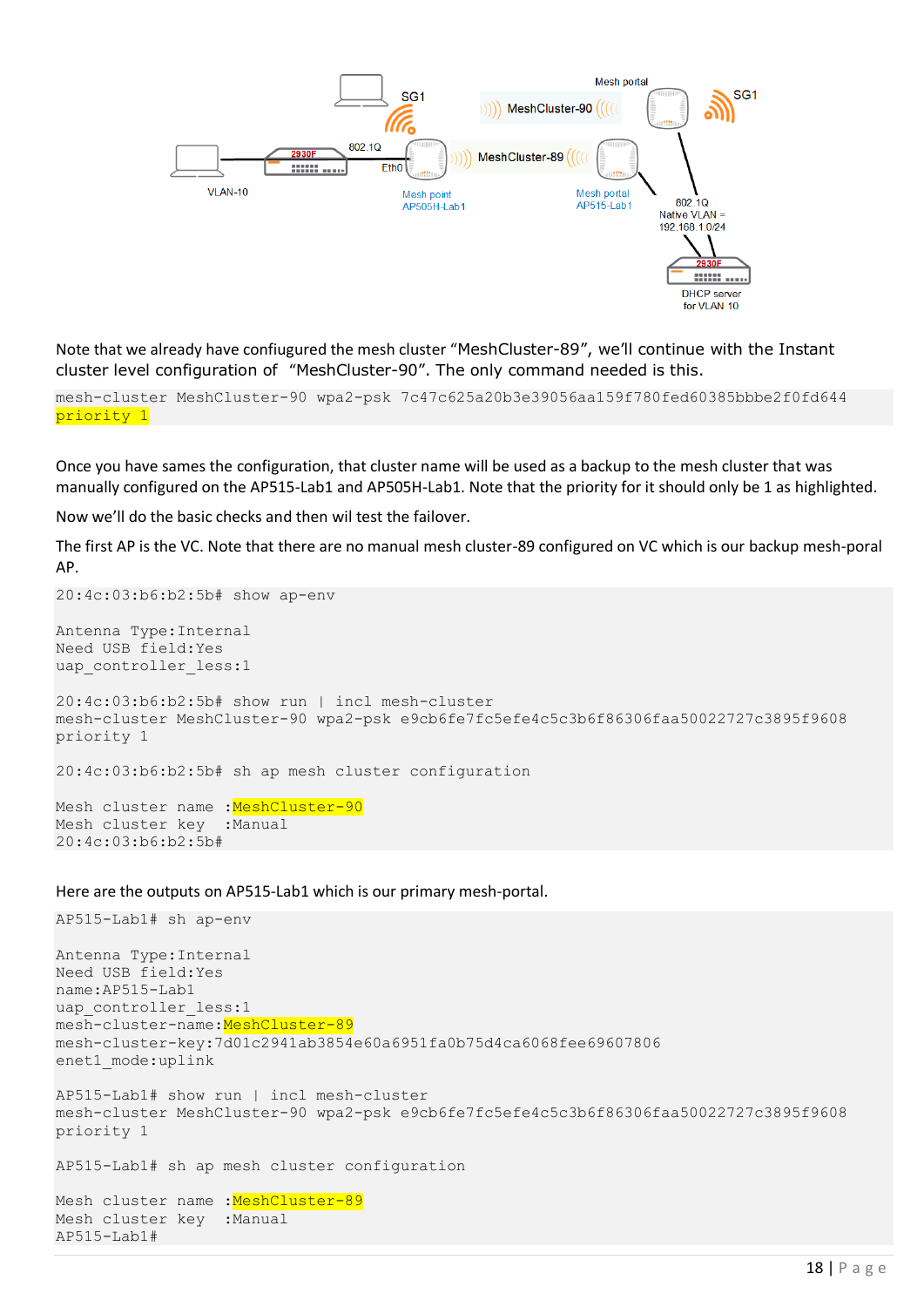### And lastly AP505H-Lab1 which is our Mesh point AP.

AP505H-Lab1# show ap-env

Antenna Type:Internal Need USB field:Yes name:AP505H-Lab1 enet0 bridging:1 uap controller less:1 mesh-cluster-name: MeshCluster-89 mesh-cluster-key:5db83aa119840be171fa77906f37fff5886810af793b3dd4

```
AP505H-Lab1# show running-config | incl mesh-cluster
mesh-cluster MeshCluster-90 wpa2-psk 32b173d7f117a40c4e7bfb9159831b7e8c32f4c6654b2452 
priority 1
```
AP505H-Lab1# show ap mesh cluster configuration

Mesh cluster name : MeshCluster-89 Mesh cluster key :Manual AP505H-Lab1#



You should also see the VC (backup mesh portal) as a neighbour on mesh point AP.

AP505H-Lab1# sh ap mesh neighbours

| Neighbor list          |     |                             |                                                             |          |            |     |                                                                                   |                |                |      |                        |
|------------------------|-----|-----------------------------|-------------------------------------------------------------|----------|------------|-----|-----------------------------------------------------------------------------------|----------------|----------------|------|------------------------|
| Radio                  | MAC |                             | AP Name                                                     |          |            |     | Portal Channel<br>Flags RSSI Rate Tx/Rx A-Req A-Resp A-Fail HT-Details Cluster ID |                |                |      | Age Hops Cost Relation |
|                        |     |                             |                                                             |          |            |     |                                                                                   |                |                |      |                        |
| $\Omega$<br>ELK        |     |                             | $32 \t1134/1134 \t4 \t4$<br>76c9cbc2d1467c44b4b7f50b906d00c |          | $\bigcirc$ | Yes | 100E<br>$HE-80MHz-4ss$                                                            | $\circ$        | $\overline{0}$ |      | 1.00 P 34m:28s         |
| $\Omega$<br><b>ELK</b> | 53  |                             | $\Omega$                                                    | $\Omega$ | $\bigcap$  |     | 100E 0<br>$HE-80MHz-2ss$                                                          | $\overline{0}$ |                | 0.00 | N 35m:43s              |
|                        |     |                             | 3966c305bd519386cb3abaea2c67f4c                             |          |            |     |                                                                                   |                |                |      |                        |
|                        |     | Total count: 2, Children: 0 |                                                             |          |            |     |                                                                                   |                |                |      |                        |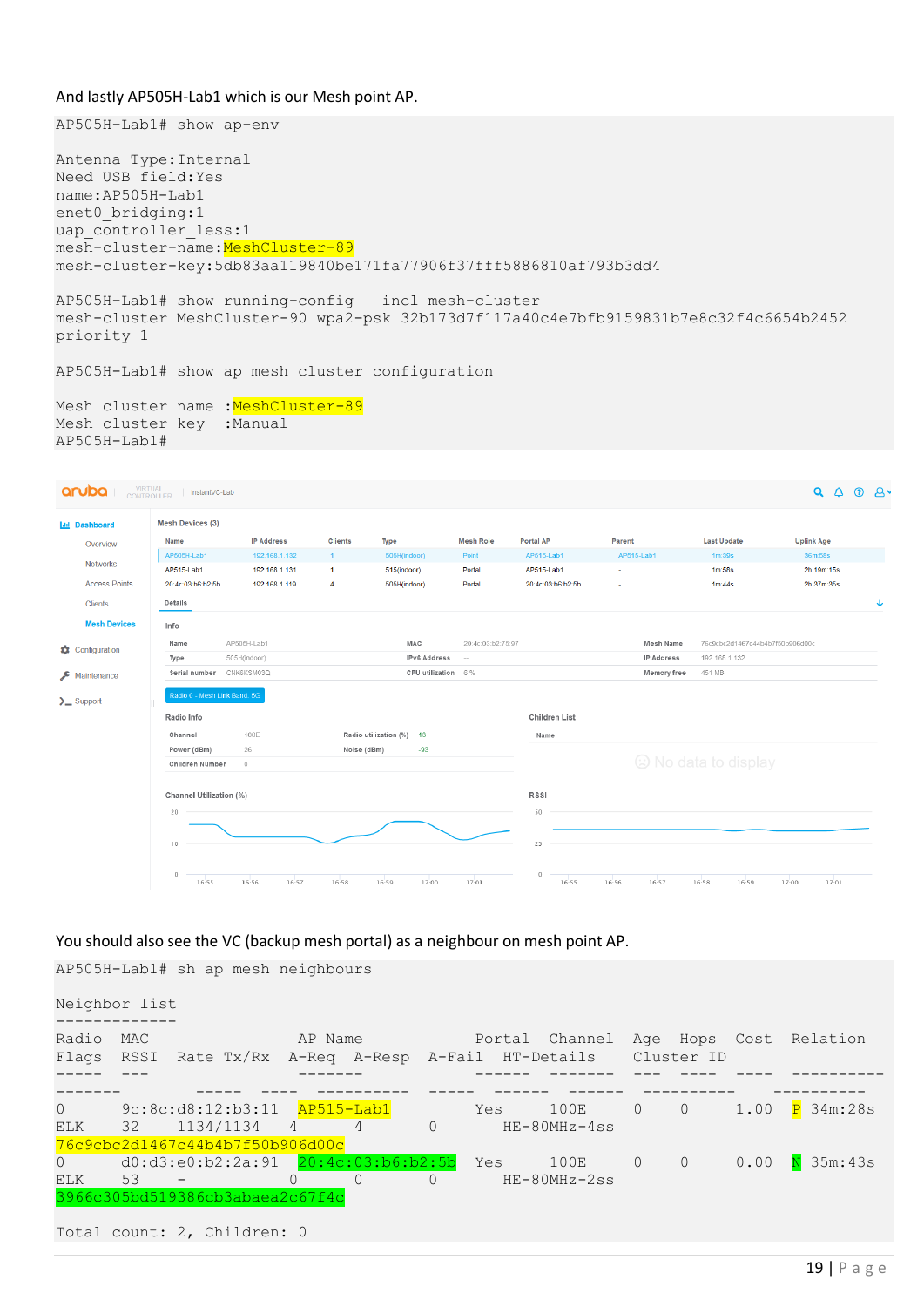```
Relation: P = Parent; C = Child; N = Neichbor; B = Blacklisted-neichborFlags: R = Recovery-mode; S = Sub-threshold link; D = Reselection backoff; F = Auth-
failure; H = High Throughput; V = Very High Throughput; E = High efficient; L = Legacyallowed
      K = Connected; U = Upgrading; G = Descendant-upgrading; Z = Config pending; Y =Assoc-resp/Auth pending
       a = SAE Accepted; b = SAE Blacklisted-neighbour; e = SAE Enabled; u = portal-
unreachable; o = opensystem; m = Mobility Enabled
```
AP505H-Lab1#

So now we'll power down the AP515-Lab1 to simulate a failure.

```
AP505H-Lab1# sh ap mesh link
Neighbor list
-------------
Radio MAC AP Name Portal Channel Age Hops Cost Relation Flags RSSI
Rate Tx/Rx A-Req A-Resp A-Fail HT-Details Cluster ID
----- --- ------- ------ ------- --- ---- ---- ----------------- ----- ---- --
-------- ----- ------ ------ ---------- ----------
Total count: 0, Children: 0
Relation: P = Parent; C = Child; N = Neighbour; B = Blacklisted-neighborFlags: R = Recovery-mode; S = Sub-threshold link; D = Research backoff; F = Author-failure; H = High Throughput; V = Very High Throughput; E = High efficient; L = Legacyallowed
      K = Connected; U = Upgrading; G = Descendant-upgrading; Z = Config pending; Y =
Assoc-resp/Auth pending
      a = SAE Accepted; b = SAE Blacklisted-neighbour; e = SAE Enabled; u = portal-
unreachable; o = opensystem; m = Mobility EnabledAP505H-Lab1# sh ap mesh link
Neighbor list
-------------
Radio MAC AP Name AP Name Portal Channel Age Hops Cost Relation
Flags RSSI Rate Tx/Rx A-Req A-Resp A-Fail HT-Details Cluster ID
----- --- ------- ------ ------- --- ---- ---- ----------
------- ----- ---- ---------- ----- ------ ------ ---------- ----------
0 d0:d3:e0:b2:2a:91 20:4c:03:b6:b2:5b Yes 100E 0 0 1.00 P 5s 
ELK 53 1020/816 1 1 0 HE-80MHz-2ss 
3966c305bd519386cb3abaea2c67f4c
Total count: 1, Children: 0
Relation: P = Parent; C = Child; N = Neighbour; B = Blacklisted-neighborFlags: R = Recovery-mode; S = Sub-threshold link; D = Reselection backoff; F = Auth-
failure; H = High Throughput; V = Very High Throughput; E= High efficient; L = Legacyallowed
      K = Connected; U = Upgrading; G = Descendant-upgrading; Z = Config pending; Y =Assoc-resp/Auth pending
      a = SAE Accepted; b = SAE Blacklisted-neighbour; e = SAE Enabled; u = portal-
unreachable; o = opensystem; m = Mobility Enabled
```
AP505H-Lab1#

Here is the WebUI view. And soon AP515-Lab1 will disappear from the web UI as it is powered down.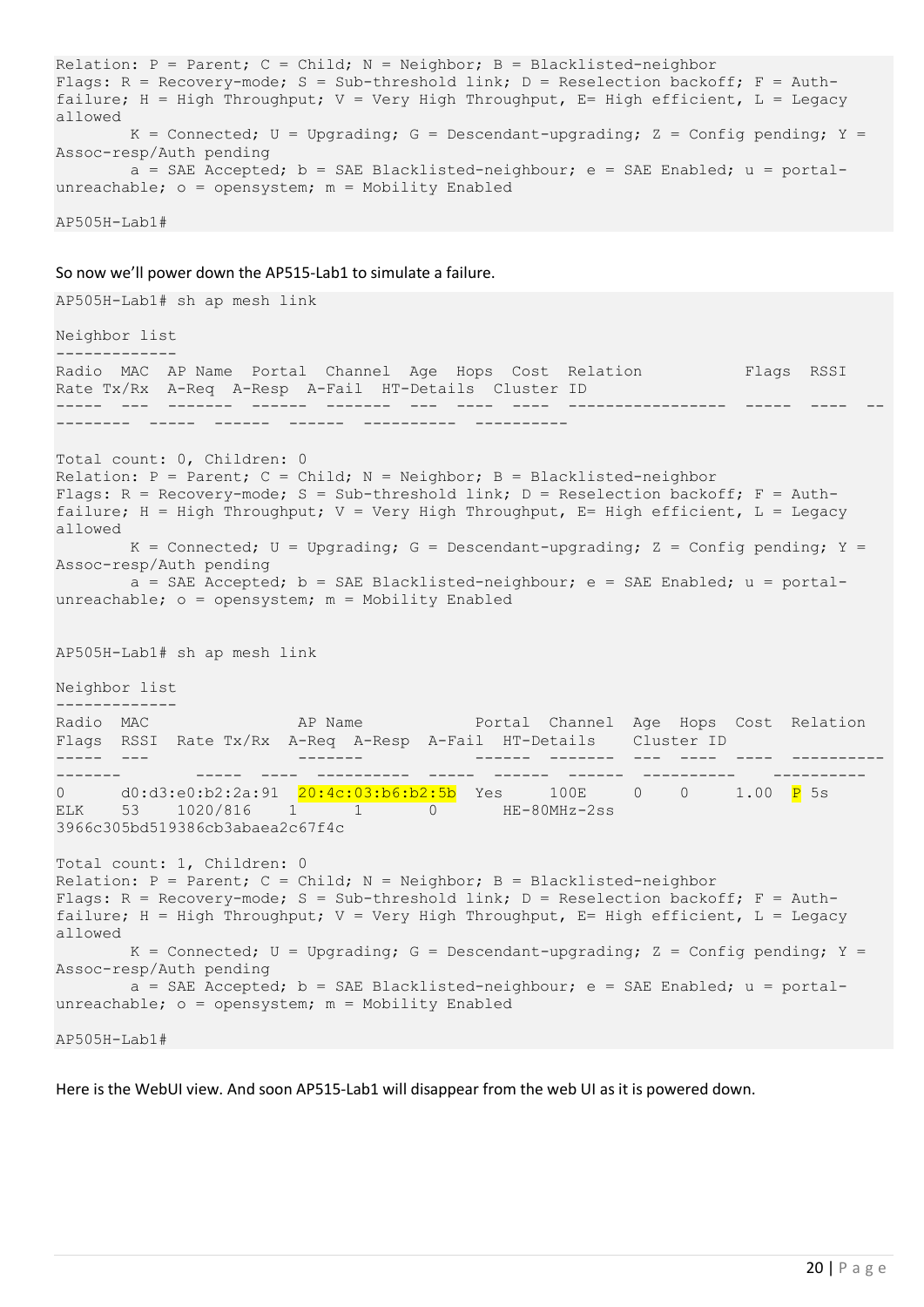| VIRTUAL<br>CONTROLLER<br>aruba   | InstantVC-Lab                             |                   |                |                          |                      |                   |                         |                                 | $Q \triangle Q$         |  |
|----------------------------------|-------------------------------------------|-------------------|----------------|--------------------------|----------------------|-------------------|-------------------------|---------------------------------|-------------------------|--|
| <b>Idd</b> Dashboard             | <b>Mesh Devices (3)</b>                   |                   |                |                          |                      |                   |                         |                                 |                         |  |
| Overview                         | Name                                      | <b>IP Address</b> | <b>Clients</b> | Type                     | <b>Mesh Role</b>     | Portal AP         | Parent                  | <b>Last Update</b>              | <b>Uplink Age</b>       |  |
| <b>Networks</b>                  | AP515-Lab1                                | 192.168.1.131     | 1.             | 515(indoor)              | Portal               | AP515-Lab1        | $\sim$                  | 1m:45s                          | 2h:21m:33s              |  |
|                                  | AP505H-Lab1                               | 192.168.1.132     | $1 -$          | 505H(indoor)             | Point                | 20:4c:03:b6:b2:5b | 20:4c:03:b6:b2:5b       | 10 <sub>s</sub>                 | 15s                     |  |
| <b>Access Points</b>             | 20:4c:03:b6:b2:5b                         | 192.168.1.119     | $\mathbf{3}$   | 505H(indoor)             | Portal               | 20:4c:03:b6:b2:5b | $\sim$                  | 1m:28s                          | 2h:39m:52s              |  |
| <b>Clients</b>                   | Details                                   |                   |                |                          |                      |                   |                         |                                 |                         |  |
| <b>Mesh Devices</b>              | Info                                      |                   |                |                          |                      |                   |                         |                                 |                         |  |
|                                  | Name                                      | AP505H-Lab1       |                | MAC                      | 20:4c:03:b2:75:97    |                   | Mesh Name               | 3966c305bd519386cb3abaea2c67f4c |                         |  |
| Configuration                    | Type                                      | 505H(indoor)      |                | <b>IPv6 Address</b>      | $\sim$               |                   | IP Address              | 192.168.1.132                   |                         |  |
| $\sqrt{\phantom{a}}$ Maintenance | Serial number                             | CNK6KSM03Q        |                | CPU utilization 5 %      |                      |                   | Memory free             | 452 MB                          |                         |  |
| $\sum$ Support                   | Radio 0 - Mesh Link Band: 5G              |                   |                |                          |                      |                   |                         |                                 |                         |  |
|                                  | Radio Info                                |                   |                |                          |                      | Children List     |                         |                                 |                         |  |
|                                  | Channel                                   | 100E              |                | Radio utilization (%) 10 |                      | Name              |                         |                                 |                         |  |
|                                  | $-93$<br>Power (dBm)<br>26<br>Noise (dBm) |                   |                |                          |                      |                   |                         |                                 |                         |  |
|                                  | $\circ$<br>Children Number                |                   |                |                          | C No data to display |                   |                         |                                 |                         |  |
|                                  |                                           |                   |                |                          |                      |                   |                         |                                 |                         |  |
|                                  | Channel Utilization (%)                   |                   |                |                          |                      | RSSI              |                         |                                 |                         |  |
|                                  | 20                                        |                   |                |                          |                      | 100               |                         |                                 |                         |  |
|                                  |                                           |                   |                |                          |                      |                   |                         |                                 |                         |  |
|                                  | 10                                        |                   |                |                          |                      | 50                |                         |                                 |                         |  |
|                                  |                                           |                   |                |                          |                      |                   |                         |                                 |                         |  |
|                                  | $\mathbb O$<br>16:57                      | 16:58<br>16:59    | 17:00          | 17:01<br>17:02           | 17:04<br>17:03       | $\circ$<br>16:57  | 16:59<br>17:00<br>16:58 | 17:01                           | 17:04<br>17:03<br>17:02 |  |

We can also check the mesh debug status that shows which is the active mesh cluster. Note that the manual mesh cluster always has priority of 0.

```
AP505H-Lab1# sh ap mesh debug status
State: CONNECTED(1), since: 2m:44s, recovery: FALSE
Country-code: 31 ("AU"), Outdoor: FALSE
Active Cluster: <3966c305bd519386cb3abaea2c67f4c>, encrypted: TRUE, priority:1
All Available Clusters(2):
 Cluster: <76c9cbc2d1467c44b4b7f50b906d00c>, encrypted: TRUE, priority: 0
 Cluster: <3966c305bd519386cb3abaea2c67f4c>, encrypted: TRUE, priority: 1
Working RF Band: 1, RF Split 5G Range: 0
SM State: CONNECTED, Descendant Upgrading: FALSE, Portal Reachability: TRUE
Topology Adjust Scan: False, Scan Times: 2, Scan Interval: 1000s,
Portal ID: d0:d3:e0:b2:2a:91, Loop Protect Seq NO: 9418, Hop Count: 1, Path Cost: 1, 
Portal MTU: 1500,
Metric Reselection State: Idle, Optimize Scan Tick: 164, Reselection Tick: 8, Switch 
Interval: 0, Switch Tick: 163,
SAPD Pending: FALSE, Received Config: TRUE, Thermal Protect: FALSE, Reboot Me: FALSE, 
Shutting Down: FALSE,
SAPD Radio Off Tick: 0, FIPS Change Tick: 0, LMS change Tick: 0, LMS IP: 192.168.1.119,
Mesh Ctrl Socket: 13, Hostapd Recreate Pending: FALSE, Hostapd PID: 8156, Hostapd Sent 
Config: TRUE, Hostapd Sync Count: 0,
Supplicant Initted: 1,
Mesh Radios Status:
 Radio 0, Phy Down: FALSE, Band: 1, Current Channel: 100/0,
   Total 31 channels: 
34,36,38,40,42,44,46,48,52,56,60,64,100,104,108,112,116,120,124,128,132,136,140,144,149,1
53,157,161,165,169,173,
   Scan Active: FALSE, Scan Started 179 Ticks, Scanned 31 channels, Curring Scanning 
Channel 34,
   Schedule Renegotiate: 0, Renegotiate: 0, Authenticate Pending: 0, Assoc Pending: 0, 
Assoc Tick: 2585, WPA Auth Pending 0,
  Marginal Uplink: FALSE, Hop Count: 1, Past Cost CH: 100, Path Cost: 1, Children Num: 0,
Node Cost: 0, Subtree Weight: 0,
   Commit Pending: 0, Mesh_P VAP Up: TRUE, Point Radar Tick: 0, Radar Channel: 0,
   Supplicant EAPOL Socket: 14, VAP Added: 1, VAP Name: aruba000, MAC 70:00:00:00:00:00, 
BSSID d0:d3:e0:b2:2a:91, SSID 3966c305bd519386cb3abaea2c67f4c, KEY MGMT 1
Mesh Configurations:
```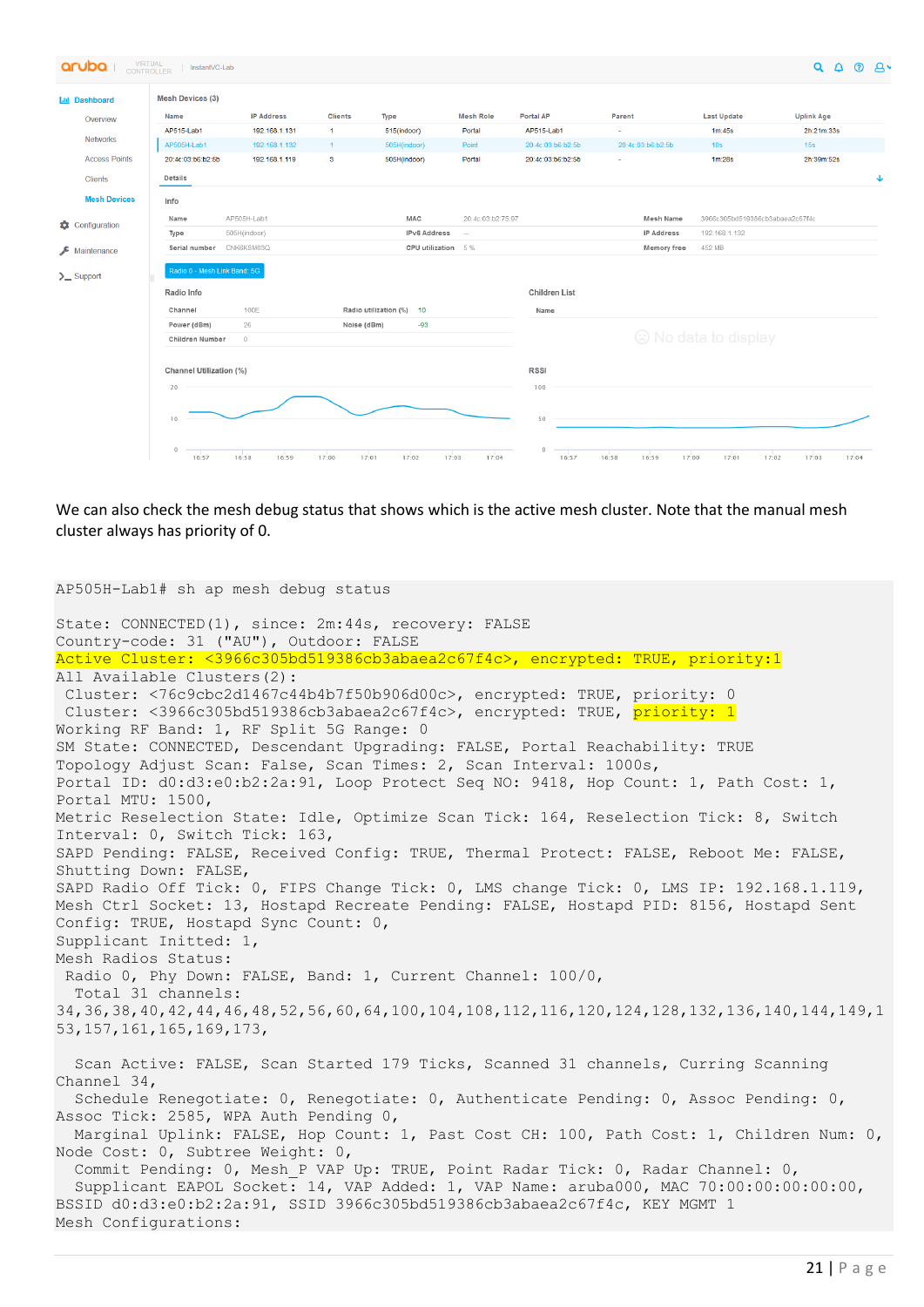Max children: 8, Max Hop Count: 2, Heartbeat Threshold: 10, Roaming: FALSE/RSSI-limit 0, Prefer Uplink Radio: No prefer uplink radio, Remote Mesh MPV: 0 Metric Algorithm: Distribute Tree RSSI, Reselection Mode: Anytime, Optimize Scan Interval: 86400(s), Link Threshold: 20, Max RSSI: 46, RSSI Delta: 2, Penalty: 10, Offset:  $\Omega$  HT Enabled: 1, VHT Enabled: 1, HE Enabled: 1, 40M: 1, 80M: 1, 160M: 1 Mesh Access List Type: Deny, Hostname list(0):

AP505H-Lab1#

You can also check the meshd-log to see the switch over.

AP505H-Lab1# sh ap mesh debug meshd-log 0

[6397]2021-11-29 17:04:09.597 meshd\_set\_active\_profile:3840 set meshd\_hostapd\_ready\_flag FALSE [6397]2021-11-29 17:04:09.597 meshd\_set\_active\_profile:3844 call meshd\_hostapd\_ready [6397]2021-11-29 17:04:09.597 meshd\_hostapd\_ready:4698 syncing up with hostapd [6397]2021-11-29 17:04:09.597 Sending cmd to hostapd:CONFIG /- - - RecoveryClusterProfile \*\*\* \*\*\* [6397]2021-11-29 17:04:09.598 meshd\_hostapd\_recv: recv-err:No such file or directory [6397]2021-11-29 17:04:09.598 meshd\_hostapd\_ready:4700 set meshd\_hostapd\_ready\_flag TRUE [6397]2021-11-29 17:04:09.598 meshd scan complete all: Switching active profile to 3966c305bd519386cb3abaea2c67f4c [6397]2021-11-29 17:04:09.599 meshd\_program\_active\_profile: set meshc VAP ssid to 3966c305bd519386cb3abaea2c67f4c [6397]2021-11-29 17:04:09.607 meshd\_program\_active\_profile: Adding supplicant iface phy=0 [6397]2021-11-29 17:04:09.690 aruba000: deleting key mac=00:00:00:00:00:00 key\_id=0 [6397]2021-11-29 17:04:09.690 aruba000: deleting key mac=00:00:00:00:00:00 key\_id=1 [6397]2021-11-29 17:04:09.691 aruba000: deleting key mac=00:00:00:00:00:00 key\_id=2 [6397]2021-11-29 17:04:09.691 aruba000: deleting key mac=00:00:00:00:00:00 key\_id=3 [6397]2021-11-29 17:04:09.692 meshd\_supplicant\_interface\_add,463, supplicant interface added.

[6397]2021-11-29 17:04:09.692 meshd\_scan\_complete\_all: candidates:1, profiles:2, recovery:FALSE, num scans 2, disconnected-time: 13(secs)

Now when the AP515-Lab1 is powered up, the mesh-point will not automatically change the current mesh link back to it. By default, Optimize scan internal is set to 24 hours and we can reduce the scan internal to minimum one hour.

# show ap mesh config A Tx Rates : 6, 9, 12, 18, 24, 36, 48, 54 Heartbeat Threshold :10 Link Threshold :12 Metric Algorithm :Metric Distributed Tree Rssi Max Children : 8 Max Hop Count :2 Mesh Private Vlan : 0 Reselection Mode :Reselect Startup Subthreshold Prefer Uplink Radio :No prefer uplink radio Optimize Scan Interval :24 Retry Limit : 4 Mobility Beacon Miss Num :16

After 1 hour the mesh point starts to re-scan, it reselects parent only depends on better RSSI metrics, not the priority.

Now if it's a must that mesh point has to connect back to the original mesh portal, in our case AP515-Lab1, then we need to enable preferred conductor. So now when the AP515-Lab1 comes up then the previous VC that was the AP portal will reboot which would force the point to connect to the AP515-Lab1.

### <span id="page-21-0"></span>**4.3 Mesh Radio selection**

Generally 5GHz radio wil lbe used for mesh links but for the APs with dual 5GHz radios, you can specificy either to use both 5GHz radios or split them. Refer to the user guide for details.

You need to be aware of this command.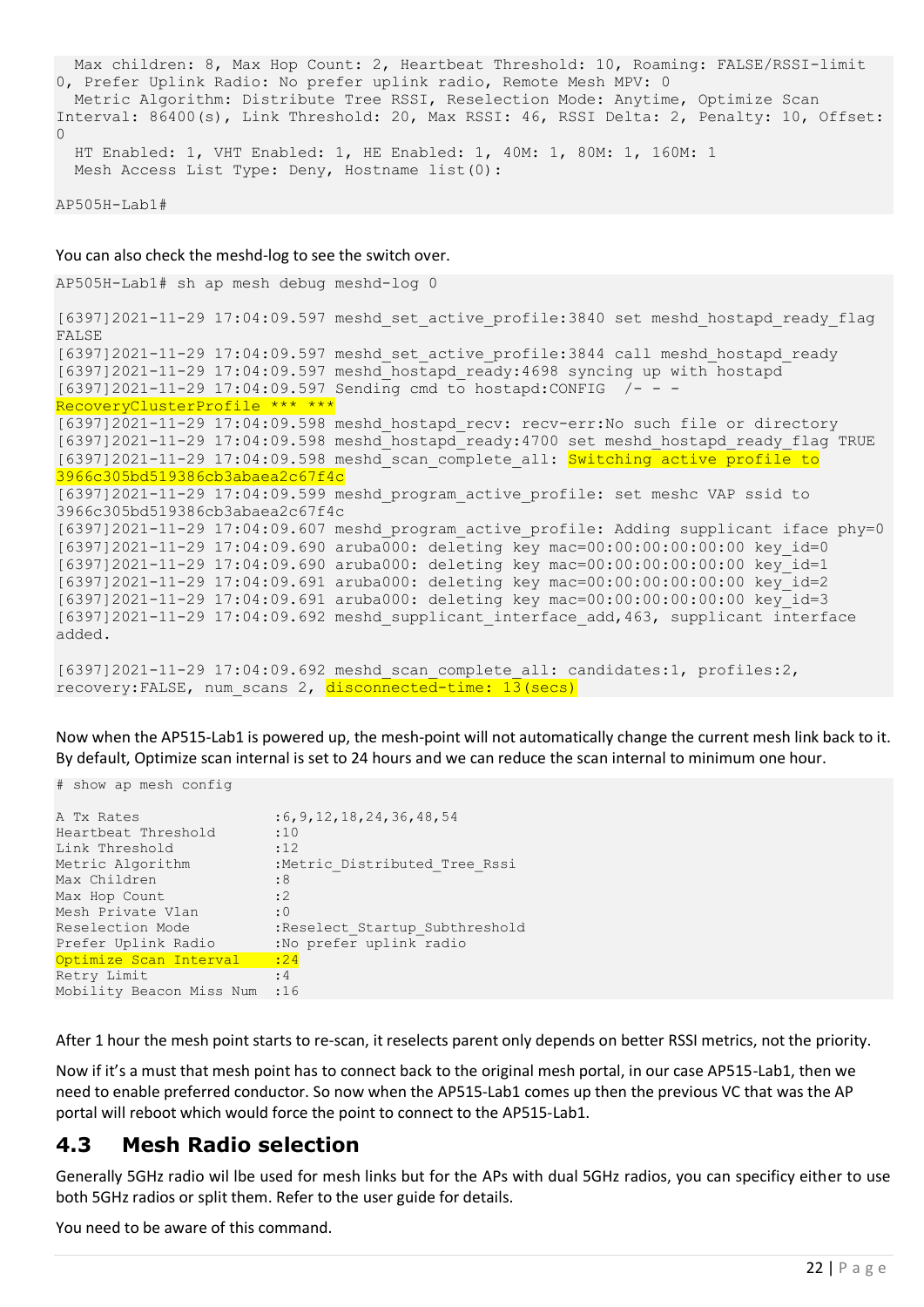mesh-split5g-range-band { full | lower | upper | first }

Also note that the AP must be rebooted for the configuration to take effect.

### <span id="page-22-0"></span>**4.4 Mesh Links and Fast Roaming**

Now you can have IAPs in buses or other fast moving environments that needs fast roaming for APs deployed in a wireless mesh network. To support fast roaming, mobility mesh points perform a scan of other mesh points in the background first and then choose the best neighbor to connect from all the neighbors. The background scan implies when mesh is connected, the mesh point collects information about surrounding channels through background scanning. The mobility mesh point scan time between radio channels is altered to be faster than the mesh point scan in a regular mesh network.

Here is the mesh cluster status

AP505H-Lab1# sh ap mesh cluster status Mesh cluster :Enabled Mesh cluster name :MeshCluster-89 Mesh role :Mesh Point Mesh Split5G Band Range :full Mesh mobility :Disabled

AP505H-Lab1#

You need the following on the mesh point AP. The choises are mesh-mobility [high|low|<number>]

```
AP505H-Lab1# mesh-mobility high
AP505H-Lab1# sh ap mesh cluster status
Mesh cluster :Enabled
Mesh cluster name :MeshCluster-89
Mesh role :Mesh Point
Mesh Split5G Band Range :full
Mesh mobility :Enabled
```
AP505H-Lab1#

The options for mesh-mobility commands are:

- high Enables mesh roaming function and RSSI threshold less than or equal to 22
- low Enables mesh roaming function and RSSI threshold less than or equal to 15.
- <number> Enables mesh roaming function and RSSI is set as a definite value. Range: 10-50

Once you have enabled mesh mobility, that should show up in the mesh link flags.

AP515-Lab1# sh ap mesh link

```
Neighbor list
-------------
Radio MAC AP Name Portal Channel Band Age Hops Cost Relation
Flags RSSI Rate Tx/Rx A-Req A-Resp A-Fail HT-Details Cluster ID
----- --- ------- ------ ------- ---- --- ---- ---- ---------
                    -------- ----- ---- ---------- ----- ------ ------ ---------- 
0 d0:d3:e0:b2:41:70 AP505H-Lab1 9c:8c:d8:12:b3:11 52 5GHz 0 1 1.00 C 16m:7s 
ELmK 42 1134/1134 4 4 0 HE-20MHzsgi-2ss 76c9cbc2d1467c44b4b7f50b906d00c
Total count: 1, Children: 1
Relation: P = Parent; C = Child; N = Neighbour; B = Denylisted-neighborFlags: R = Recovery-mode; S = Sub-threshold link; D = Reselection backoff; F = Auth-failure; H =
High Throughput; V = Very High Throughput, E= High efficient, L = Legacy allowed
      K = Connected; U = Upgrading; G = Descendant-upgrading; Z = Config pending; Y = Assoc-
resp/Auth pending
      a = SAE Accepted; b = SAE Denylisted-neighbour; e = SAE Enabled; u = portal-unreachable; o
= opensystem; m = Mobility Enabled
```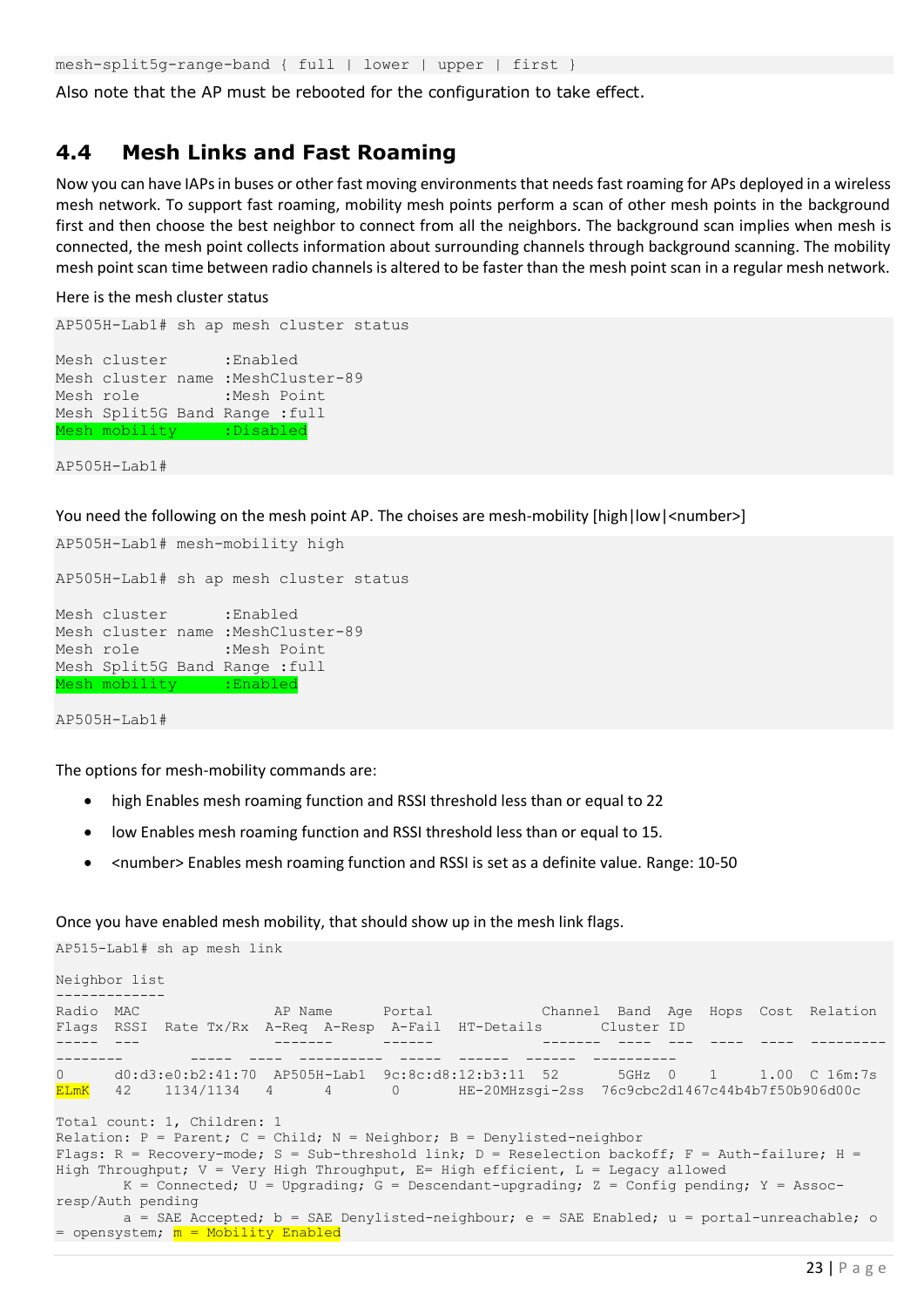### <span id="page-23-0"></span>**4.5 Mesh Fine Tuning**

Here are the default mesh parameters that are used. You don't need to changed it in most of the cases.

```
20:4c:03:b6:b2:5b# sh ap mesh config
A Tx Rates : 6, 9, 12, 18, 24, 36, 48, 54
Heartbeat Threshold :10
Link Threshold :12
Metric Algorithm :Metric Distributed Tree Rssi
Max Children : 8
Max Hop Count :2
Mesh Private Vlan : 0
Reselection Mode :Reselect Startup Subthreshold
Prefer Uplink Radio :No prefer uplink radio
Optimize Scan Interval : 24
Retry Limit : 4
Mobility Beacon Miss Num :16
```
However here we are changing a few of them. You need to make these chages through the CLI.

| wlan mesh-profile                    |                                |
|--------------------------------------|--------------------------------|
| reselection-mode anytime             |                                |
| optimize-scan-interval 1             |                                |
| link-threshold 20                    |                                |
| max-retries 2                        |                                |
| 20:4c:03:b6:b2:5b# sh ap mesh config |                                |
|                                      |                                |
| A Tx Rates                           | : 6, 9, 12, 18, 24, 36, 48, 54 |
| Heartbeat Threshold                  | :10                            |
| Link Threshold                       | : 20                           |
| Metric Algorithm                     | :Metric Distributed Tree Rssi  |
| Max Children                         | :8                             |
| Max Hop Count                        | : 2                            |
| Mesh Private Vlan                    | : 0                            |
| Reselection Mode                     | :Reselect Anytime              |
| Prefer Uplink Radio                  | :No prefer uplink radio        |
| Optimize Scan Interval               | :1                             |
| Retry Limit                          | $\cdot$ 2                      |
| Mobility Beacon Miss Num             | :16                            |
| 20:4c:03:b6:b2:5b#                   |                                |
|                                      |                                |

## <span id="page-23-1"></span>**4.6 Show Cluster Commands**

There are a few interesting show commands that need to be excuted form the VC.

"Show ap mesh cluster active" provide the active mesh clusters.

```
0:4c:03:b6:b2:5b# sh ap mesh cluster active
Mesh Cluster name: 76c9cbc2d1467c44b4b7f50b906d00c
           AP Type Mesh Role IP Address - Portal AP - Parent AP - RSSI Last Update Uplink Age Children Num Children List
Jame
.<br>AP505H-Lab1 AP-505H Point    192.168.1.122 AP515-Lab1 AP515-Lab1 41<br>AP515-Lab1   AP-515  Portal   192.168.1.117 AP515-Lab1 -            0
                                                                                   2m:5s14m:45sAP505H-Lab1
                                                                                   2m:0s20m:8sTotal APs: 2<br>(N): 11N Enabled. (AC): 11AC Enabled. (AD): 11AD Enabled. (AX): 11AX Enabled. For Portals 'Uplink Aqe' equals uptime.
Mesh Cluster name: b4afc01b0ce08dcc578432086842f21
.<br>Jame
                   AP Type Mesh Role IP Address
                                                                              Parent AP RSSI Last Update Uplink Age
                                                         Portal AP
                                                                                                                               Children Num Children List
20:4c:03:b6:b2:5b AP-505H Portal  192.168.1.124  20:4c:03:b6:b2:5b -
                                                                                                1m:42s9d:22h:53m:9s = 0ntal APs: 1
.<br>(N): 11N Enabled. (AC): 11AC Enabled. (AD): 11AD Enabled. (AX): 11AX Enabled. For Portals 'Uplink Age' equals uptime.
20:4c:03:b6:b2:5b#
```